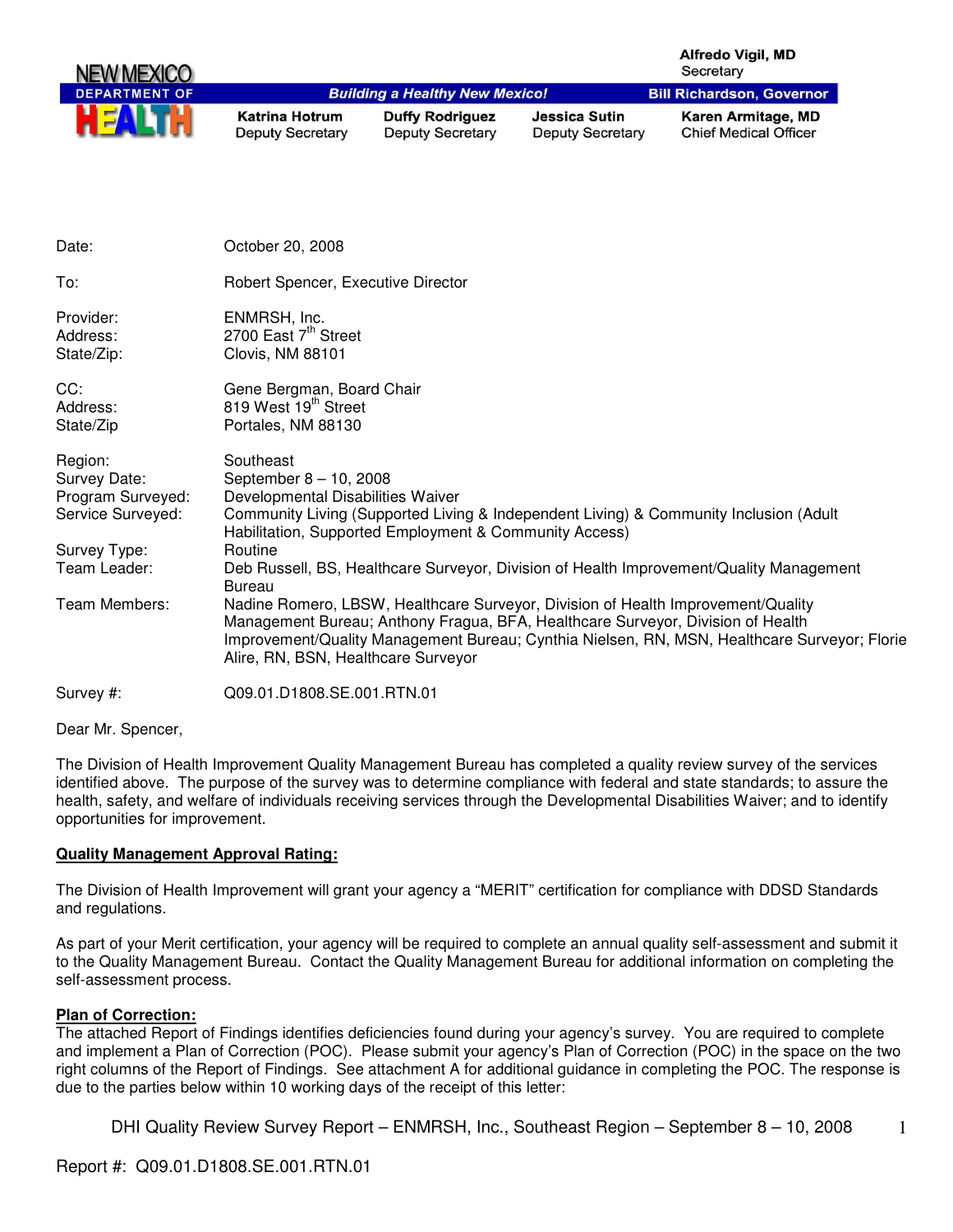- 1. Quality Management Bureau, Attention: Plan of Correction Coordinator 5301 Central Ave. NE Suite 900 Albuquerque, NM 87108
- 2. Developmental Disabilities Supports Division Regional Office for region of service surveyed.

Upon notification from QMB that your Plan of Correction has been approved, you must implement all remedies and corrective actions within 45 working days. If your plan of correction is denied, you must resubmit a revised plan ASAP for approval. All remedies must still be completed within 45 working days of the original submission.

Failure to submit, complete or implement your POC within the required time frames will result in the imposition of a \$200 per day Civil Monetary Penalty until it is received, completed and/or implemented.

## **Request for Informal Reconsideration of Findings (IRF):**

If you disagree with a determination of noncompliance (finding) you have 10 working days upon receipt of this notice to request an IRF. Submit your request for an IRF in writing to:

> QMB Deputy Bureau Chief 5301 Central Ave NE Suite #900 Albuquerque, NM 87108 Attention: IRF request

A request for an IRF will not delay the implementation of your Plan of Correction which must be completed within 45 working days. Providers may not appeal the nature or interpretation of the standard or regulation, the team composition, sampling methodology or the Scope and Severity of the finding.

If the IRF approves the change or removal of a finding, you will be advised of any changes.

This IRF process is separate and apart from the Informal Dispute Resolution (IDR) and Fair Hearing Process for Sanctions from DOH.

Please call the Team Leader at 505-690-4693, if you have questions about the survey or the report. Thank you for your cooperation and for the work you perform.

Sincerely,

Put And

Deb Russell, BS Team Lead/Health Care Surveyor Division of Health Improvement Quality Management Bureau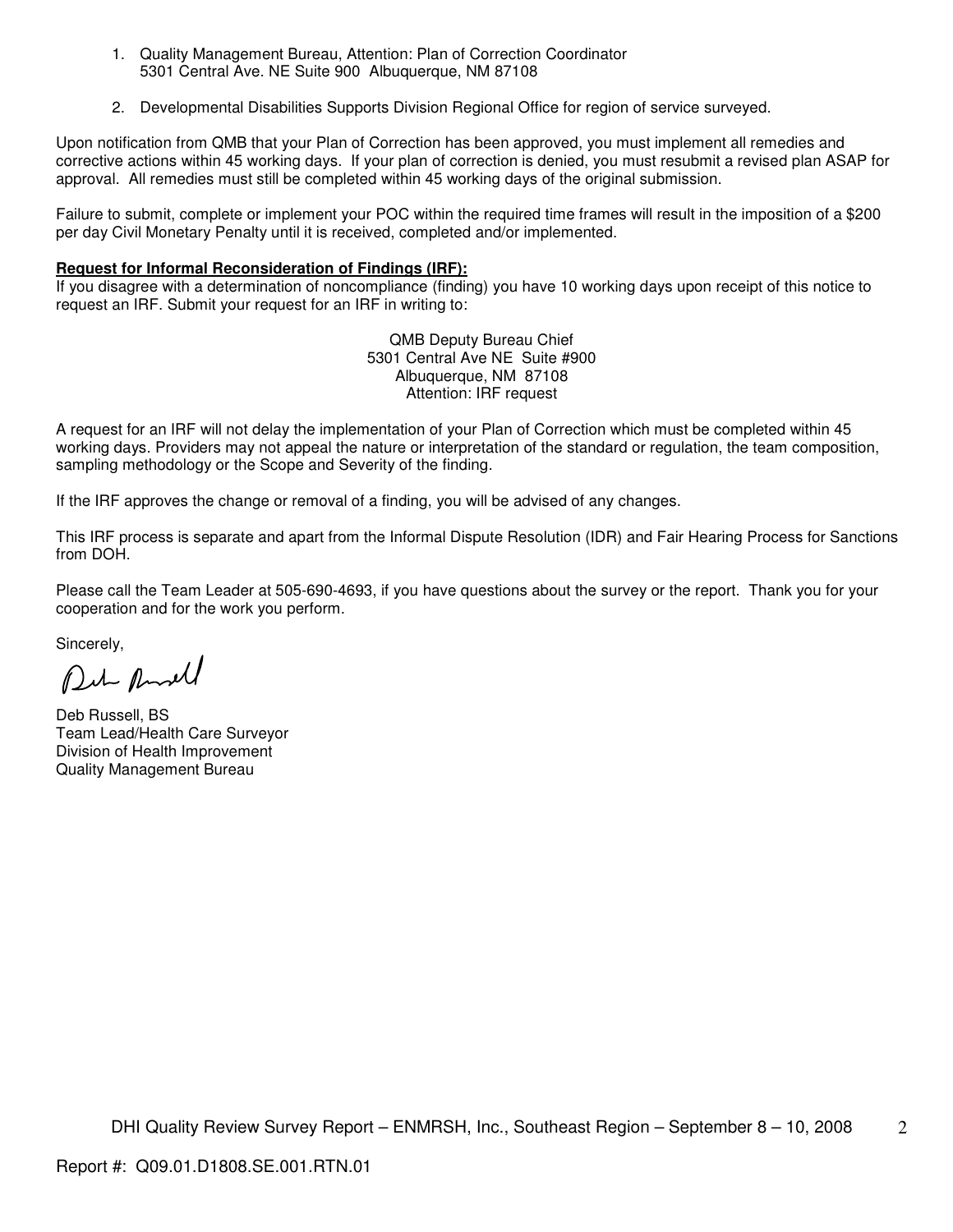# **Survey Process Employed:**

| <b>Entrance Conference Date:</b>        | September 8, 2008                                                                                                                                |                                                                                                                                                                                                                                      |  |  |
|-----------------------------------------|--------------------------------------------------------------------------------------------------------------------------------------------------|--------------------------------------------------------------------------------------------------------------------------------------------------------------------------------------------------------------------------------------|--|--|
| Present:                                | <b>ENMRSH</b>                                                                                                                                    | Damian Houfek, Vice President                                                                                                                                                                                                        |  |  |
|                                         | DOH/DHI/QMB                                                                                                                                      | Deb Russell, BS, Team Lead/Healthcare Surveyor<br>Cynthia Nielsen, RN, BSN, Healthcare Surveyor<br>Florie Alire, RN, BSN, Healthcare Surveyor<br>Nadine Romeo, LBSW, Healthcare Surveyor<br>Anthony Fragua, BFA, Healthcare Surveyor |  |  |
| <b>Exit Conference Date:</b>            | September 10, 2008                                                                                                                               |                                                                                                                                                                                                                                      |  |  |
| Present:                                | <b>ENMRSH</b>                                                                                                                                    | Damian Houfek, Vice President<br>Barbara Marion, Vice President<br>Christina Chavez, Supervisor<br>Kirk Marshall, Supervisor                                                                                                         |  |  |
|                                         | <b>DOH/DHI/QMB</b>                                                                                                                               | Deb Russell, BS, Team Lead/Healthcare Surveyor<br>Cynthia Nielsen, RN, BSN, Nurse Surveyor<br>Florie Alire, RN, BSN, Nurse Surveyor<br>Nadine Romeo, LBSW, Healthcare Surveyor                                                       |  |  |
| <b>Homes Visited</b>                    | Number:                                                                                                                                          | 13                                                                                                                                                                                                                                   |  |  |
| <b>Administrative Locations Visited</b> | Number:                                                                                                                                          | 1                                                                                                                                                                                                                                    |  |  |
| <b>Total Sample Size (Duplicated)</b>   | Number:                                                                                                                                          | 21<br>13 - Supported Living<br>6 - Independent Living<br>16 - Adult Habilitation<br>16 - Supported Employment<br>3 - Community Access                                                                                                |  |  |
| Persons Served Interviewed              | Number:                                                                                                                                          | 11                                                                                                                                                                                                                                   |  |  |
| Persons Served Observed                 | Number:<br>interview.)                                                                                                                           | 4 (Individuals refused to participate in the                                                                                                                                                                                         |  |  |
| Persons Served not Observed/Interviewed | Number:                                                                                                                                          | 6 (Individuals not available at time of survey)                                                                                                                                                                                      |  |  |
| Records Reviewed (Persons Served)       | Number:                                                                                                                                          | 21                                                                                                                                                                                                                                   |  |  |
| <b>Administrative Files Reviewed</b>    | <b>Billing Records</b><br>$\bullet$<br><b>Medical Records</b><br>٠<br>٠<br><b>Personnel Files</b><br>٠<br><b>Training Records</b><br>٠<br>٠<br>٠ | Incident Management Records<br>Agency Policy and Procedure<br><b>Caregiver Criminal History Screening Records</b>                                                                                                                    |  |  |

• Employee Abuse Registry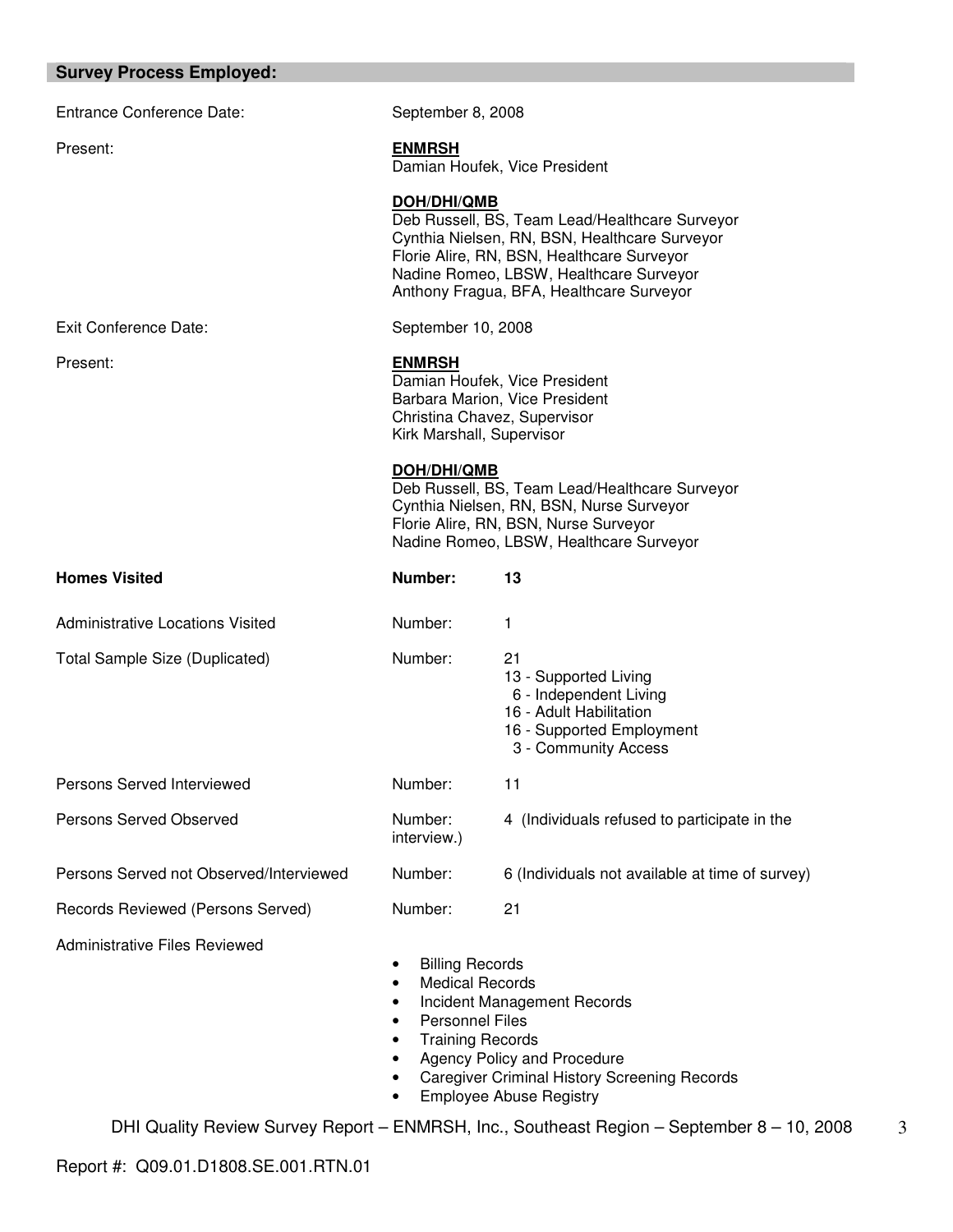- Human Rights Notes and/or Meeting Minutes
- Nursing personnel files
- Evacuation Drills
- Quality Improvement/Quality Assurance Plan

- CC: Distribution List: DOH Division of Health Improvement
	- DOH Developmental Disabilities Supports Division
	- DOH Office of Internal Audit
	- HSD Medical Assistance Division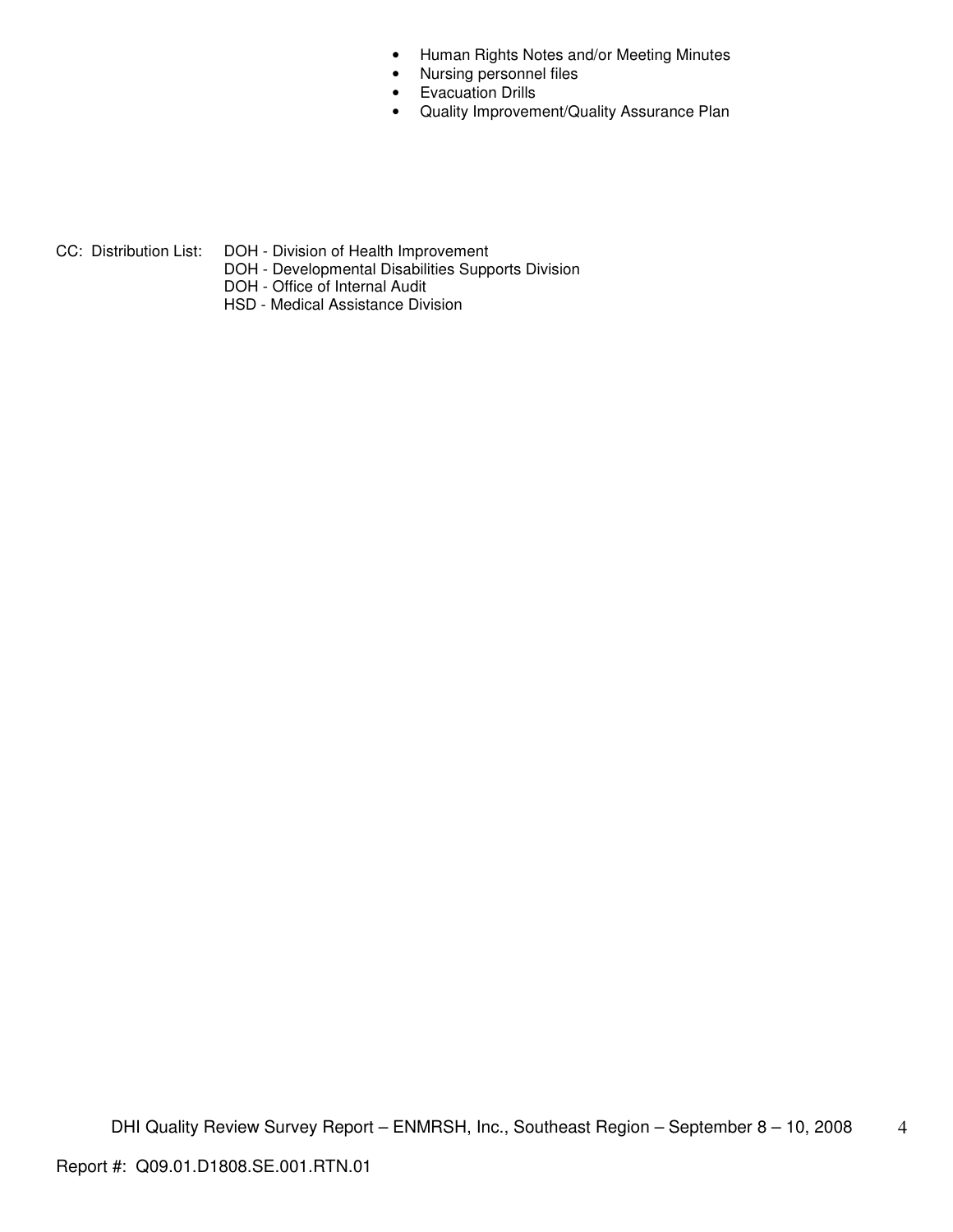# **Provider Instructions for Completing the QMB Plan of Correction (POC) Process**

- After a QMB Quality Review, your Survey Report will be sent to you via certified mail. You may request that it also be sent to you electronically by calling George Perrault, Plan of Correction Coordinator at 505-222-8624.
- Within 10 business days of the date you received your survey report, you must develop and send your Plan of Correction response to the QMB office. (Providers who do not pick up their mail will be referred to the Internal Review Committee [IRC]).
- For each Deficiency in your Survey Report, include specific information about HOW you will correct each Deficiency, WHO will fix each Deficiency ("Responsible Party"), and by WHEN ("Date Due").
- Your POC must not only address HOW, WHO and WHEN each Deficiency will be corrected, but must also address overall systemic issues to prevent the Deficiency from reoccurring, i.e., Quality Assurance (QA). Your description of your QA must include specifics about your selfauditing processes, such as HOW OFTEN you will self-audit, WHO will do it, and WHAT FORMS will be used.
- Corrective actions should be incorporated into your agency's Quality Assurance/Quality Improvement policies and procedures.
- You may send your POC response electronically to George.Perrault@state.nm.us, by fax (505- 841-5815), or by postal mail.
- Do not send supporting documentation to QMB until after your POC has been approved by QMB.
- QMB will notify you if your POC has been "Approved" or "Denied".
- Whether your POC is "Approved" or "Denied", you have a maximum of 45 business days to correct all survey Deficiencies from the date of receipt of your Survey Report. If your POC is "Denied" it must be revised and resubmitted ASAP, as the 45 working day limit is in effect. Providers whose revised POC is denied will be referred to the IRC.
- The POC must be completed on the official QMB Survey Report and Plan of Correction Form, unless approved in advance by the POC Coordinator.
- The following Deficiencies must be corrected within the deadlines below (after receipt of your Survey Report):

| $\circ$ CCHS and EAR:              | 10 working days |
|------------------------------------|-----------------|
| $\circ$ Medication errors:         | 10 working days |
| $\circ$ IMS system/training:       | 20 working days |
| $\circ$ ISP related documentation: | 30 working days |
| $\circ$ DDSD Training              | 45 working days |
|                                    |                 |

- If you have questions about the POC process, call the QMB POC Coordinator, George Perrault at 505-222-8624 for assistance.
- For Technical Assistance (TA) in developing or implementing your POC, contact your local DDSD Regional Office.
- Once your POC has been approved by QMB, the POC may not be altered or the dates changed.
- DHI Quality Review Survey Report ENMRSH, Inc., Southeast Region September 8 10, 2008 • Requests for an extension or modification of your POC (post approval) must be made in writing and submitted to the POC Coordinator at QMB, and are approved on a case-by case basis.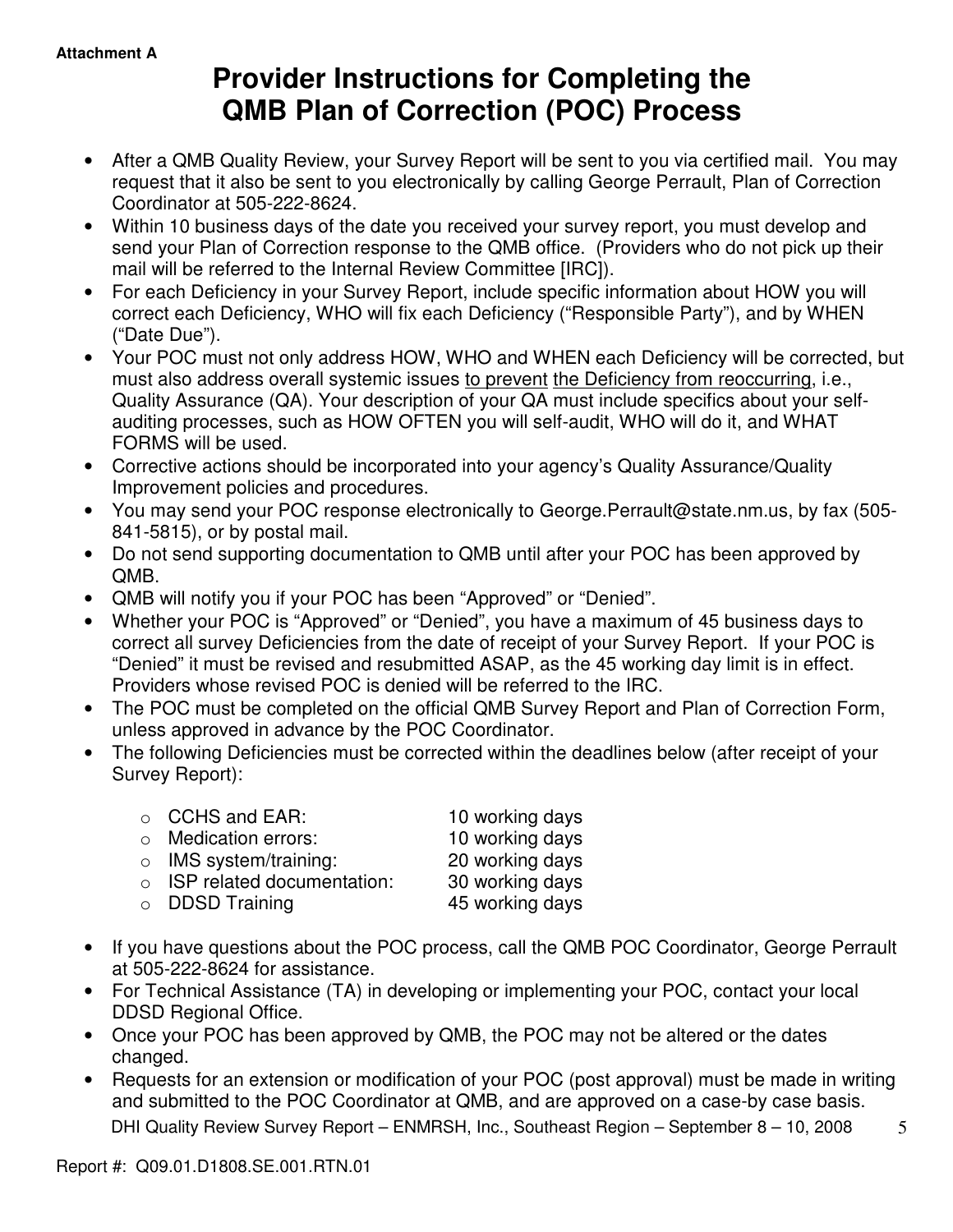- When submitting supporting documentation, organize your documents by Tag #s, and annotate or label each document using Individual #s.
- Do not submit original documents, copies are fine. Originals must be maintained in the agency/client file(s) as per DDSD Standards.
- Failure to submit, complete or implement your POC within the required timeframes will result in a referral to the IRC and the possible imposition of a \$200 per day Civil Monetary Penalty until it is received, completed and/or implemented.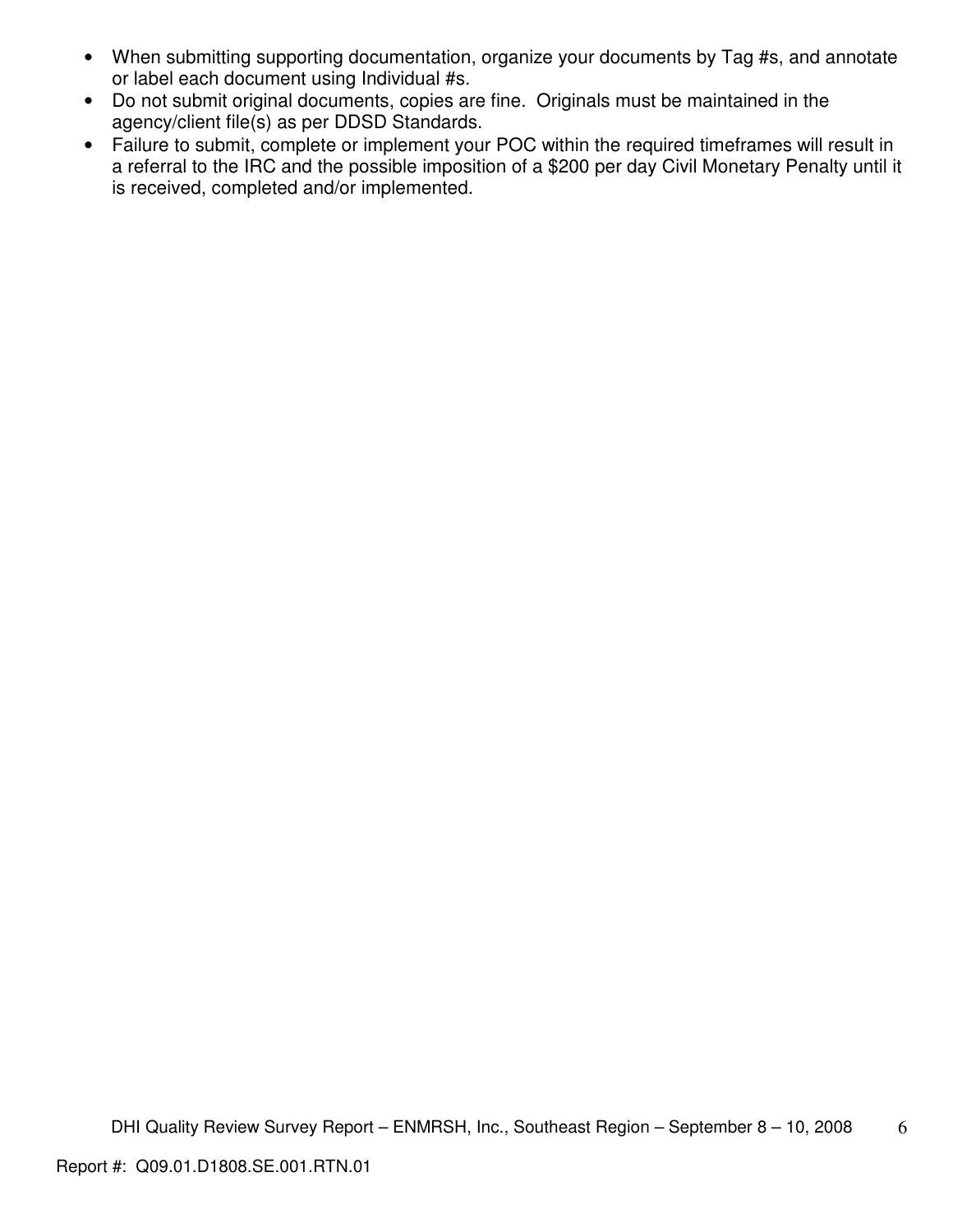# **QMB Scope and Severity Matrix of survey results**

Each deficiency in your Report of Findings is scored on a Scope and Severity Scale. The culmination of each deficiency's Scope and Severity is used to determine degree of compliance to standards and regulations and level of QMB Certification.

|                 |                  |                                                                |                                  | <b>SCOPE</b>                |                                               |
|-----------------|------------------|----------------------------------------------------------------|----------------------------------|-----------------------------|-----------------------------------------------|
|                 |                  |                                                                | <b>Isolated</b><br>$01\% - 15\%$ | <b>Pattern</b><br>16% - 79% | <b>Widespread</b><br>80% - 100%               |
| <b>SEVERITY</b> | High Impact      | Immediate<br>Jeopardy to<br>individual health<br>and or safety | J.                               | K.                          | L.                                            |
|                 |                  | <b>Actual harm</b>                                             | G.                               | Н.                          | I.                                            |
|                 |                  | No Actual Harm<br><b>Potential for more</b>                    | D.                               | Е.                          | $F.$ (3 or more)                              |
|                 | Medium<br>Impact | than minimal harm                                              | $D.$ (2 or less)                 |                             | <b>F.</b> (no conditions<br>of participation) |
|                 | Low<br>Impact    | No Actual Harm<br>Minimal potential<br>for harm.               | A.                               | Β.                          | C.                                            |

Scope and Severity Definitions:

## Key to Scope scale:

## Isolated:

A deficiency that is limited to 1% to 15% of the sample, usually impacting no more than one or two individuals in the sample.

## Pattern:

A deficiency that impacts a number or group of individuals from 16% to 79% of the sample is defined as a pattern finding. Pattern findings suggest the need for system wide corrective actions.

# Widespread:

A deficiency that impacts most or all (80% to 100%) of the individuals in the sample is defined as widespread or pervasive. Widespread findings suggest the need for system wide corrective actions as well as the need to implement a Continuous Quality Improvement process to improve or build infrastructure. Widespread findings must be referred to the Internal Review Committee for review and possible actions or sanctions.

## Key to Severity scale: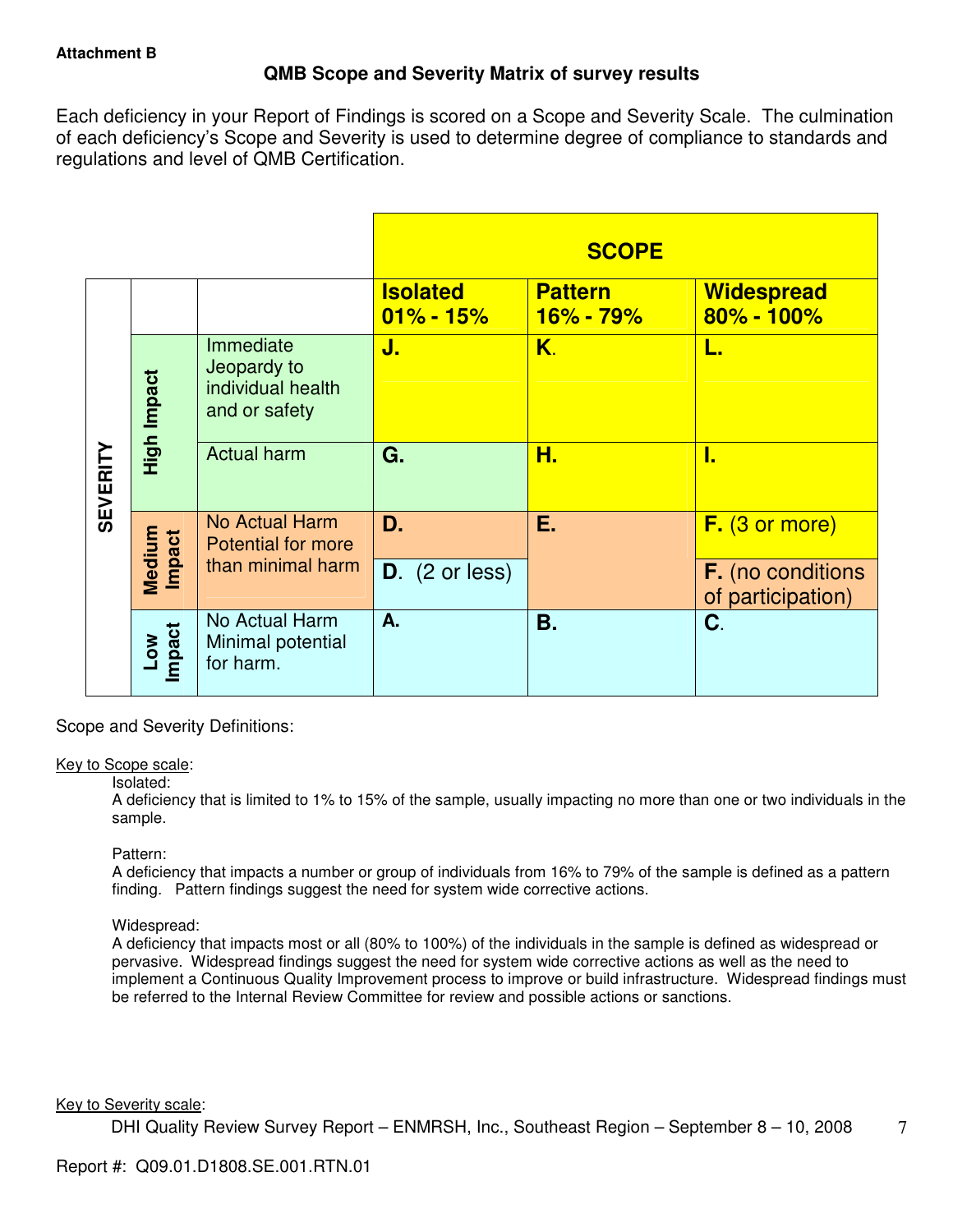Low Impact Severity: (Blue)

Low level findings have no or minimal potential for harm to an individual. Providers that have no findings above a "C" level may receive a "Quality" Certification approval rating from QMB.

Medium Impact Severity: (Tan)

Medium level findings have a potential for harm to an individual. Providers that have no findings above a "F" level and/or no more than two F level findings and no F level Conditions of Participation may receive a "Merit" Certification approval rating from QMB.

High Impact Severity: (Green or Yellow)

High level findings are when harm to an individual has occurred. Providers that have no findings above "I" level may only receive a "Standard" Approval rating from QMB and will be referred to the IRC.

High Impact Severity: (Yellow)

"J, K, and L" Level findings:

This is a finding of Immediate Jeopardy. If a provider is found to have "I" level findings or higher, with an outcome of Immediate Jeopardy, including repeat findings or Conditions of Participation they will be referred to the Internal Review Committee.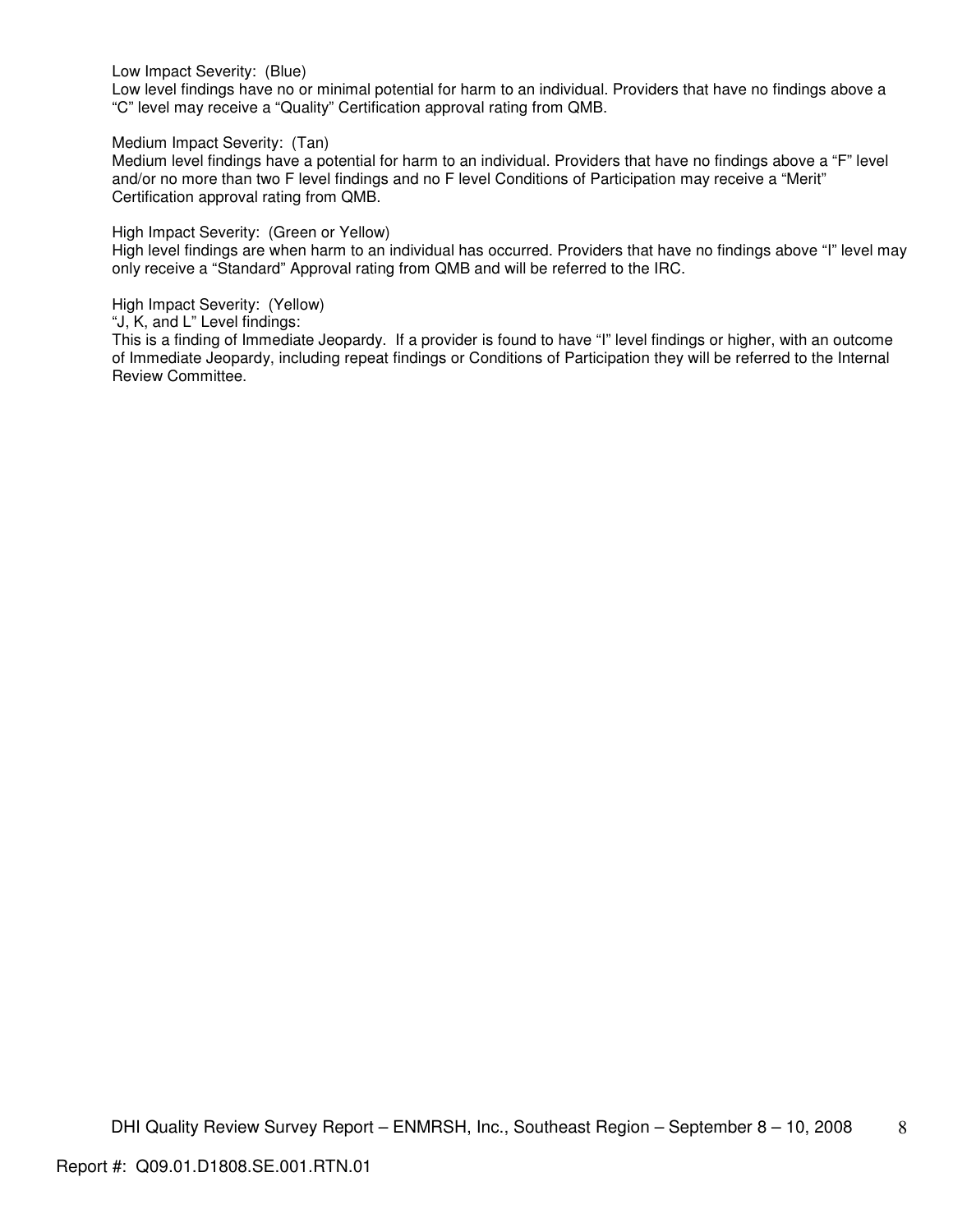# **Guidelines for the Provider Informal Reconsideration of Finding (IRF) Process**

# **Introduction:**

Throughout the process, surveyors are openly communicating with providers. Open communication means that surveyors have clarified issues and/or requested missing information before completing the review. Regardless, there may still be instances where the provider disagrees with a specific finding.

To informally dispute a finding the provider must request in writing an Informal Reconsideration of the Finding (IRF) to the QMB Deputy Bureau Chief **within 10 working days** of receipt of the final report.

The written request for an IRF must be completed on the **QMB Request for Informal Reconsideration of Finding Form** (available on the QMB website) and must specify in detail the request for reconsideration and why the finding is inaccurate. The **IRF request must include all supporting documentation or evidence that was not previously reviewed during the survey process.** 

# **The following limitations apply to the IRF process:**

- The request for an IRF and all supporting evidence must be received in 10 days.
- Findings based on evidence requested during the survey and not provided may not be subject to reconsideration.
- The supporting documentation must be new evidence not previously reviewed by the survey team.
- Providers must continue to complete their plan of correction during the IRF process
- Providers may not request an IRF to challenge the Scope and Severity of a finding.
- Providers may not request an IRF to challenge the sampling methodology.
- Providers may not request an IRF based on disagreement with the nature of the standard or regulation.
- Providers may not request an IRF to challenge the team composition
- Providers may not request an IRF to challenge the QMB Quality Approval Rating and the length of their DDSD provider contract.

# **A Provider forfeits the right to an IRF if the request is not made within 10 working days of receiving the report and does not include all supporting documentation or evidence to show compliance with the standards and regulations.**

QMB has 30 working days to complete the review and notify the provider of the decision. The request will be reviewed by the IRF committee. The Provider will be notified in writing of the ruling, no face to face meeting will be conducted.

When a Provider requests that a finding be reconsidered, it does not stop or delay the Plan of Correction process. **Providers must continue to complete the Plan of Correction, including the finding in dispute regardless of the IRF status.** If a finding is successfully reconsidered, it will be noted and will be removed or modified from the report. It should be noted that in some cases a Plan of Correction may be completed prior to the IRF process being completed. The provider will be notified in writing on the decisions of the IRF committee.

## **Administrative Review Process:**

If a Provider desires to challenge the decision of the IRF committee they may request an Administrative Review by the DHI and DDSD Director. The Request must be made in writing to the QMB Bureau Chief and received within 5 days of notification from the IRF decision.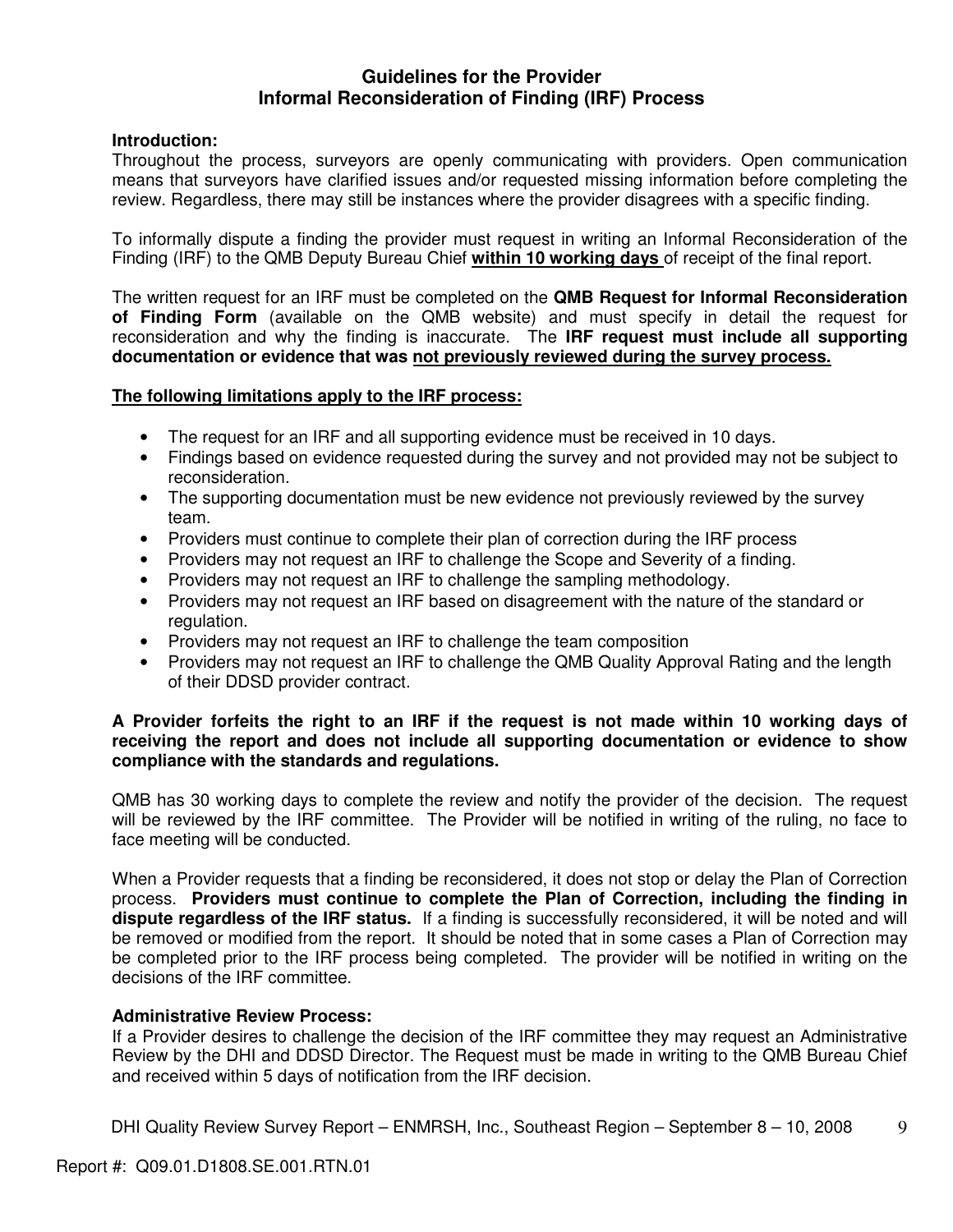# **Regarding IRC Sanctions:**

The Informal Reconsideration of the Finding process is a separate process specific to QMB Survey Findings and should not be confused with any process associated with IRC Sanctions.

If a Provider desires to Dispute or Appeal an IRC Sanction that is a separate and different process. Providers may choose the Informal Dispute Resolution Process or the Formal Medicaid Fair Hearing Process to dispute or appeal IRC sanctions, please refer to the DOH Sanction policy and section 39 of the provider contract agreement.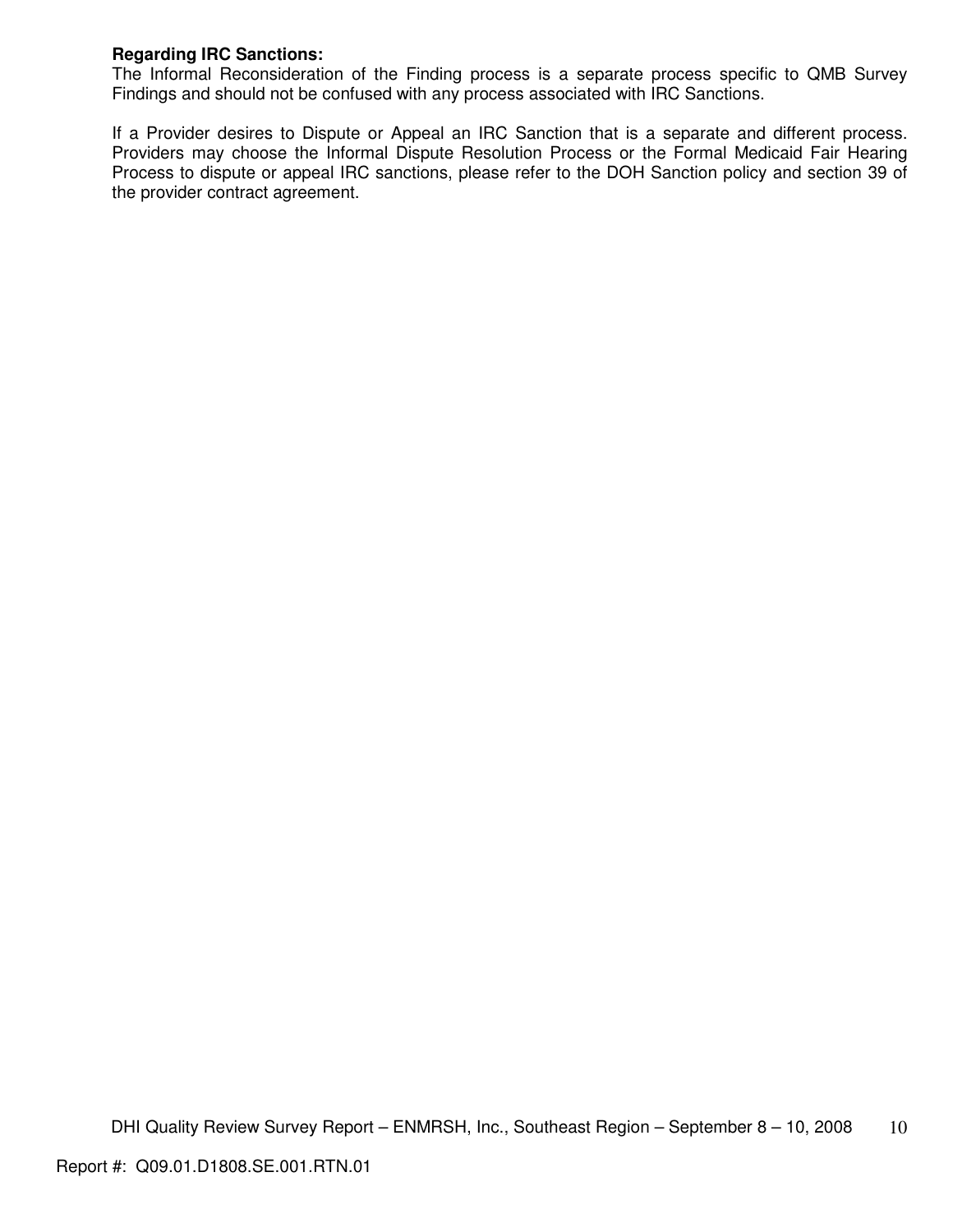| <b>Agency:</b>   | <b>ENMRSH, Inc., - Southeast Region</b>                                                                       |
|------------------|---------------------------------------------------------------------------------------------------------------|
| Program:         | Developmental Disabilities Waiver                                                                             |
| Service:         | Community Living (Supported Living & Independent Living) & Community Inclusion (Adult Habilitation, Supported |
|                  | <b>Employment &amp; Community Access)</b>                                                                     |
| Monitoring Type: | Routine                                                                                                       |
| Date of Survey:  | September 8 – 10, 2008                                                                                        |

| <b>Statute</b>                                          | <b>Deficiency</b>                               | <b>Agency Plan of Correction and</b><br><b>Responsible Party</b> | <b>Date Due</b> |
|---------------------------------------------------------|-------------------------------------------------|------------------------------------------------------------------|-----------------|
| Tag # 1A08 Agency Case File                             | <b>Scope and Severity Rating: A</b>             |                                                                  |                 |
| Developmental Disabilities (DD) Waiver Service          | Based on record review, the Agency failed to    |                                                                  |                 |
| Standards effective 4/1/2007                            | maintain at the administrative office a         |                                                                  |                 |
| <b>CHAPTER 1 II. PROVIDER AGENCY</b>                    | confidential case file for 1 of 21 individuals. |                                                                  |                 |
| <b>REQUIREMENTS:</b> The objective of these             |                                                 |                                                                  |                 |
| standards is to establish Provider Agency policy,       | Review of the Agency individual case files      |                                                                  |                 |
| procedure and reporting requirements for DD             | revealed the following items were not found,    |                                                                  |                 |
| Medicaid Waiver program. These requirements             | incomplete, and/or not current:                 |                                                                  |                 |
| apply to all such Provider Agency staff, whether        |                                                 |                                                                  |                 |
| directly employed or subcontracting with the            | • Addendum A (#8)                               |                                                                  |                 |
| Provider Agency. Additional Provider Agency             |                                                 |                                                                  |                 |
| requirements and personnel qualifications may           |                                                 |                                                                  |                 |
| be applicable for specific service standards.           |                                                 |                                                                  |                 |
| D. Provider Agency Case File for the                    |                                                 |                                                                  |                 |
| <b>Individual:</b> All Provider Agencies shall maintain |                                                 |                                                                  |                 |
| at the administrative office a confidential case        |                                                 |                                                                  |                 |
| file for each individual. Case records belong to        |                                                 |                                                                  |                 |
| the individual receiving services and copies shall      |                                                 |                                                                  |                 |
| be provided to the receiving agency whenever            |                                                 |                                                                  |                 |
| an individual changes providers. The record             |                                                 |                                                                  |                 |
| must also be made available for review when             |                                                 |                                                                  |                 |
| requested by DOH, HSD or federal government             |                                                 |                                                                  |                 |
| representatives for oversight purposes. The             |                                                 |                                                                  |                 |
| individual's case file shall include the following      |                                                 |                                                                  |                 |
| requirements:                                           |                                                 |                                                                  |                 |
| Emergency contact information, including<br>(1)         |                                                 |                                                                  |                 |
| the individual's address, telephone number,             |                                                 |                                                                  |                 |
| names and telephone numbers of relatives,               |                                                 |                                                                  |                 |
| or guardian or conservator, physician's                 |                                                 |                                                                  |                 |
| name(s) and telephone number(s),                        |                                                 |                                                                  |                 |
| pharmacy name, address and telephone                    |                                                 |                                                                  |                 |
| number, and health plan if appropriate;                 |                                                 |                                                                  |                 |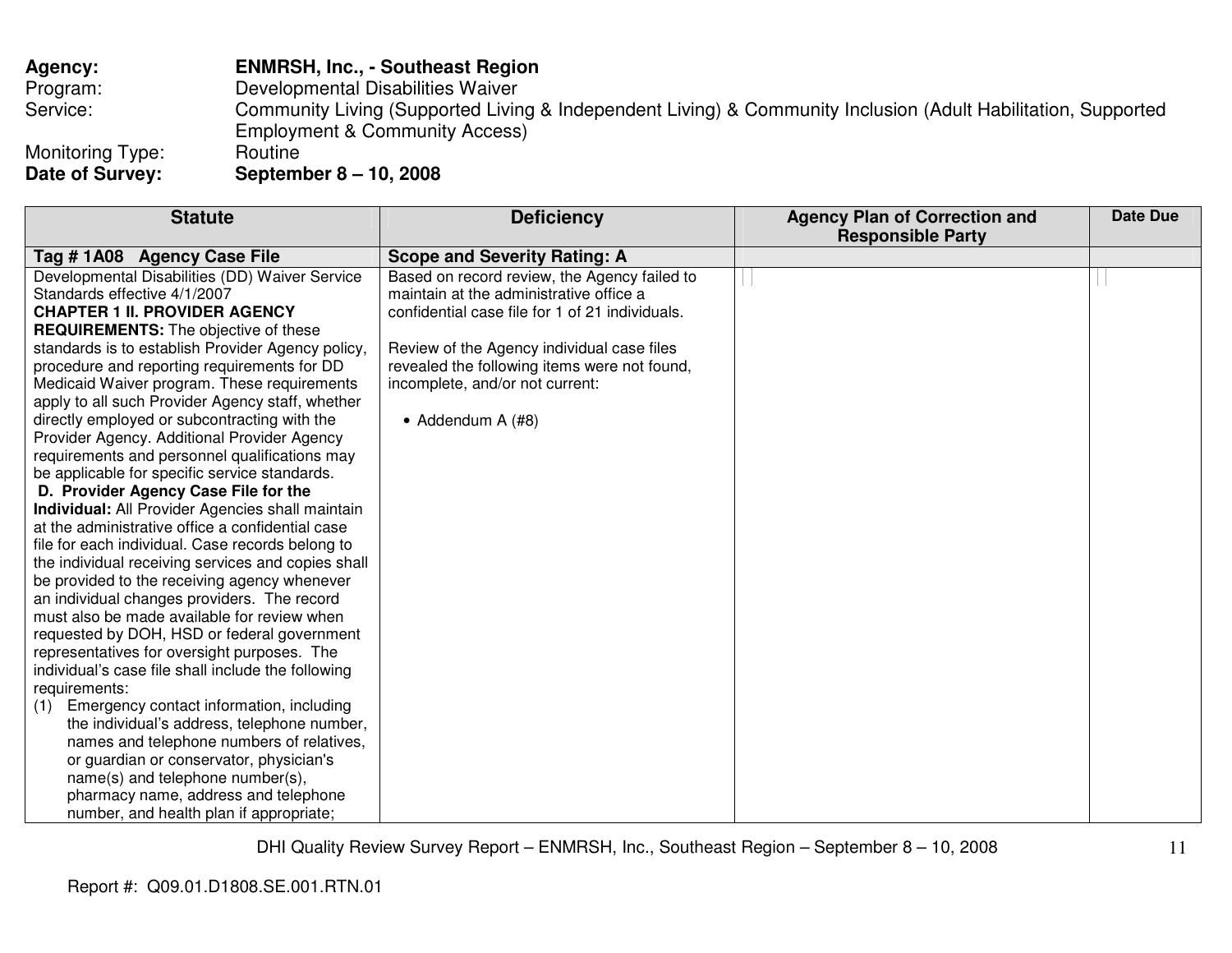| (2) | The individual's complete and current ISP,     |  |  |
|-----|------------------------------------------------|--|--|
|     | with all supplemental plans specific to the    |  |  |
|     | individual, and the most current completed     |  |  |
|     | Health Assessment Tool (HAT);                  |  |  |
| (3) | Progress notes and other service delivery      |  |  |
|     | documentation;                                 |  |  |
| (4) | Crisis Prevention/Intervention Plans, if there |  |  |
|     | are any for the individual;                    |  |  |
| (5) | A medical history, which shall include at      |  |  |
|     | least demographic data, current and past       |  |  |
|     | medical diagnoses including the cause (if      |  |  |
|     | known) of the developmental disability,        |  |  |
|     | psychiatric diagnoses, allergies (food,        |  |  |
|     | environmental, medications),                   |  |  |
|     | immunizations, and most recent physical        |  |  |
|     | exam;                                          |  |  |
| (6) | When applicable, transition plans              |  |  |
|     | completed for individuals at the time of       |  |  |
|     | discharge from Fort Stanton Hospital or Los    |  |  |
|     | Lunas Hospital and Training School; and        |  |  |
| (7) | Case records belong to the individual          |  |  |
|     | receiving services and copies shall be         |  |  |
|     | provided to the individual upon request.       |  |  |
| (8) | The receiving Provider Agency shall be         |  |  |
|     | provided at a minimum the following            |  |  |
|     | records whenever an individual changes         |  |  |
|     | provider agencies:                             |  |  |
|     | (a) Complete file for the past 12 months;      |  |  |
|     | (b) ISP and quarterly reports from the current |  |  |
|     | and prior ISP year;                            |  |  |
|     | (c) Intake information from original admission |  |  |
|     | to services; and                               |  |  |
|     | (d) When applicable, the Individual Transition |  |  |
|     | Plan at the time of discharge from Los         |  |  |
|     | Lunas Hospital and Training School or Ft.      |  |  |
|     | Stanton Hospital.                              |  |  |
|     |                                                |  |  |
|     |                                                |  |  |
|     |                                                |  |  |
|     |                                                |  |  |
|     |                                                |  |  |
|     |                                                |  |  |
|     |                                                |  |  |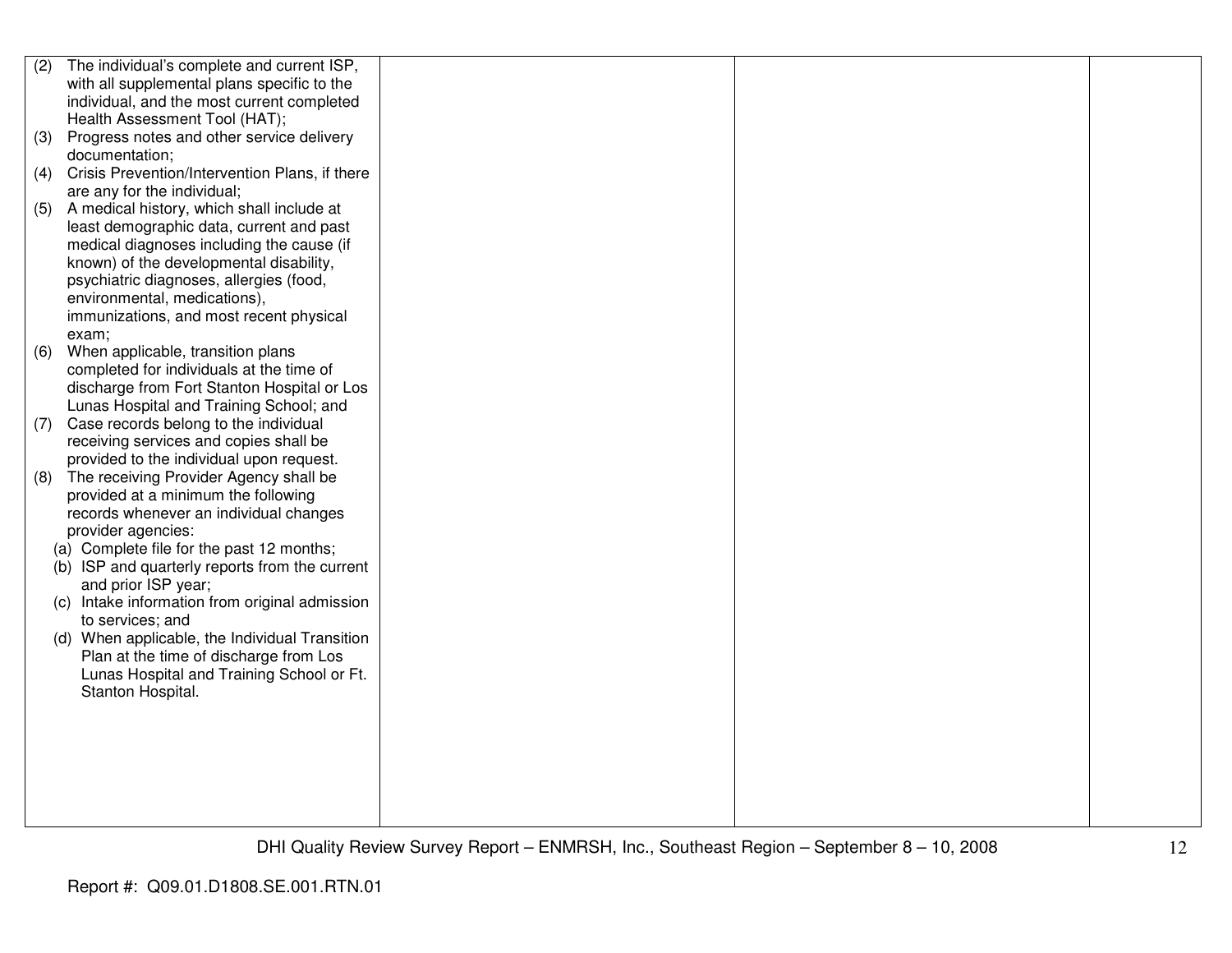| Tag # 1A09 Medication Delivery (MAR)                                                | <b>Scope and Severity Rating: D</b>            |  |
|-------------------------------------------------------------------------------------|------------------------------------------------|--|
| Developmental Disabilities (DD) Waiver Service                                      | Medication Administration Records (MAR) were   |  |
| Standards effective 4/1/2007                                                        | reviewed for the months of May, June and July  |  |
| <b>CHAPTER 1 II. PROVIDER AGENCY</b>                                                | 2008. The following MARs contained missing     |  |
| <b>REQUIREMENTS:</b> The objective of these                                         | medications entries and/or other errors:       |  |
| standards is to establish Provider Agency policy,                                   |                                                |  |
| procedure and reporting requirements for DD                                         | Individual #2                                  |  |
| Medicaid Waiver program. These requirements                                         | May 2008                                       |  |
| apply to all such Provider Agency staff, whether                                    | MAR contained missing entries. No              |  |
| directly employed or subcontracting with the                                        | documentation found indicating reason for      |  |
| Provider Agency. Additional Provider Agency                                         | missing entries:                               |  |
| requirements and personnel qualifications may                                       | • Valproic Acid 250 mg (3 times daily) Blank - |  |
| be applicable for specific service standards.                                       | 5/19 & 5/21/2008 (4:00 pm).                    |  |
| Е.<br><b>Medication Delivery: Provider Agencies</b>                                 |                                                |  |
| that provide Community Living, Community                                            | <b>June 2008</b>                               |  |
| Inclusion or Private Duty Nursing services shall                                    | MAR contained missing entries. No              |  |
| have written policies and procedures regarding                                      | documentation found indicating reason for      |  |
| medication(s) delivery and tracking and reporting                                   | missing entries:                               |  |
| of medication errors in accordance with DDSD                                        | • Doxcycline 100 mg (2 times daily) Blank -    |  |
| Medication Assessment and Delivery Policy and                                       | 6/23/2008 (8:00 pm).                           |  |
| Procedures, the Board of Nursing Rules and                                          |                                                |  |
| Board of Pharmacy standards and regulations.                                        | <b>July 2008</b>                               |  |
|                                                                                     | MAR contained missing entries. No              |  |
| When required by the DDSD Medication<br>(2)                                         | documentation found indicating reason for      |  |
| Assessment and Delivery Policy, Medication<br>Administration Records (MAR) shall be | missing entries:                               |  |
| maintained and include:                                                             | • Methylin ER 20 mg (1 time daily) Blank -     |  |
| (a) The name of the individual, a transcription                                     | 7/21/2008 (8:00 am).                           |  |
| of the physician's written or licensed                                              | · Valproic Acid 250 mg (3 times daily) Blank - |  |
| health care provider's prescription                                                 | 7/30/2008 (4:00 pm).                           |  |
| including the brand and generic name of                                             | • Lisinopril 5 mg (2 times daily) Blank -      |  |
| the medication, diagnosis for which the                                             | 7/30/2008 (8:00 am).                           |  |
| medication is prescribed;                                                           |                                                |  |
| (b) Prescribed dosage, frequency and                                                |                                                |  |
| method/route of administration, times and                                           |                                                |  |
| dates of administration;                                                            |                                                |  |
| Initials of the individual administering or<br>(C)                                  |                                                |  |
| assisting with the medication;                                                      |                                                |  |
| (d) Explanation of any medication irregularity;                                     |                                                |  |
| (e) Documentation of any allergic reaction or                                       |                                                |  |
| adverse medication effect; and                                                      |                                                |  |
| For PRN medication, an explanation for                                              |                                                |  |
| the use of the PRN medication shall                                                 |                                                |  |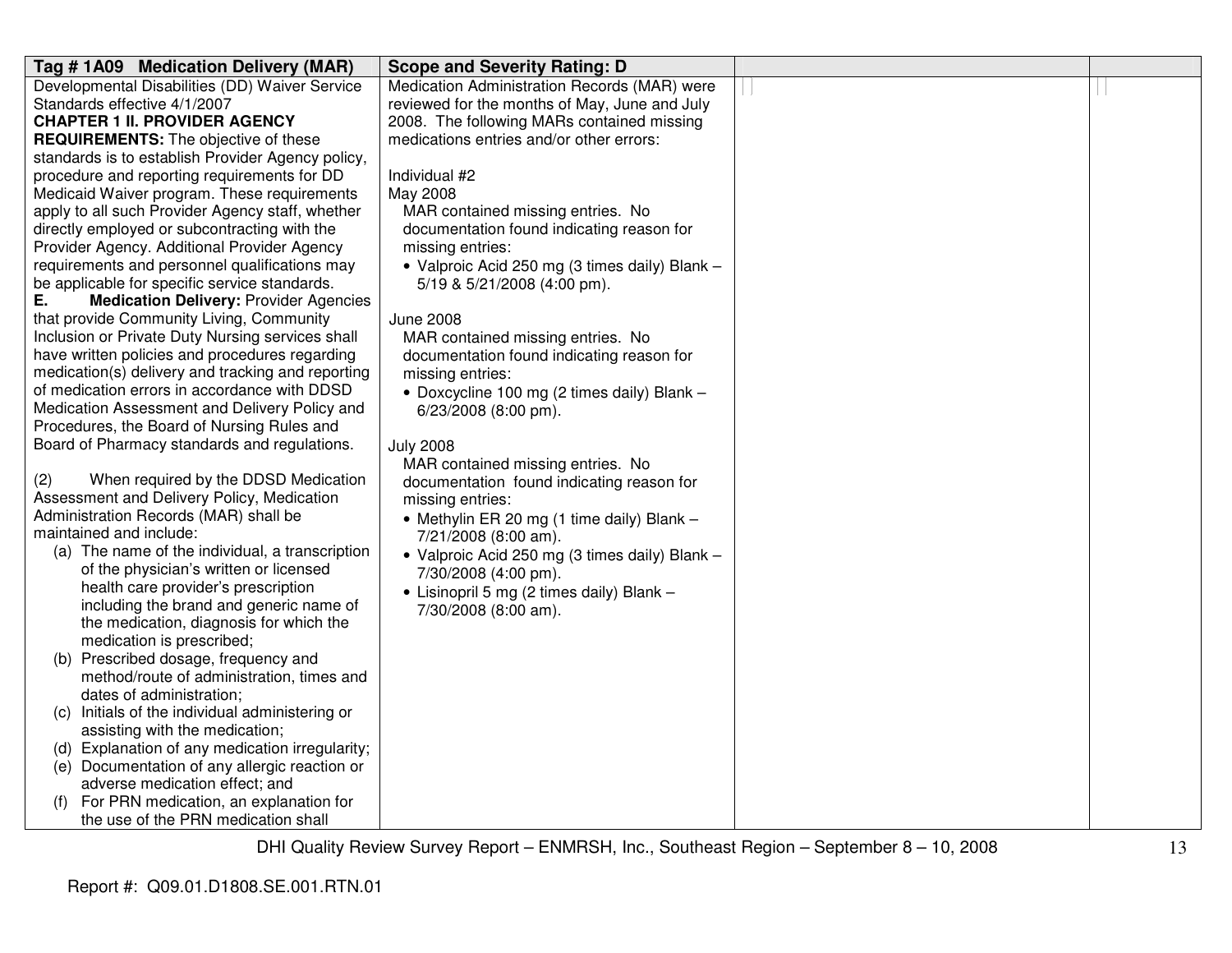|     | include observable signs/symptoms or          |  |  |
|-----|-----------------------------------------------|--|--|
|     | circumstances in which the medication is      |  |  |
|     | to be used, and documentation of              |  |  |
|     | effectiveness of PRN medication               |  |  |
|     | administered.                                 |  |  |
|     |                                               |  |  |
|     | (3) The Provider Agency shall also maintain a |  |  |
|     | signature page that designates the full       |  |  |
|     | name that corresponds to each initial used    |  |  |
|     | to document administered or assisted          |  |  |
|     | delivery of each dose;                        |  |  |
| (4) | MARs are not required for individuals         |  |  |
|     | participating in Independent Living who self- |  |  |
|     | administer their own medications;             |  |  |
| (5) | Information from the prescribing pharmacy     |  |  |
|     | regarding medications shall be kept in the    |  |  |
|     | home and community inclusion service          |  |  |
|     |                                               |  |  |
|     | locations and shall include the expected      |  |  |
|     | desired outcomes of administrating the        |  |  |
|     | medication, signs and symptoms of adverse     |  |  |
|     | events and interactions with other            |  |  |
|     | medications;                                  |  |  |
|     |                                               |  |  |
|     |                                               |  |  |
|     |                                               |  |  |
|     |                                               |  |  |
|     |                                               |  |  |
|     |                                               |  |  |
|     |                                               |  |  |
|     |                                               |  |  |
|     |                                               |  |  |
|     |                                               |  |  |
|     |                                               |  |  |
|     |                                               |  |  |
|     |                                               |  |  |
|     |                                               |  |  |
|     |                                               |  |  |
|     |                                               |  |  |
|     |                                               |  |  |
|     |                                               |  |  |
|     |                                               |  |  |
|     |                                               |  |  |
|     |                                               |  |  |
|     |                                               |  |  |
|     |                                               |  |  |
|     |                                               |  |  |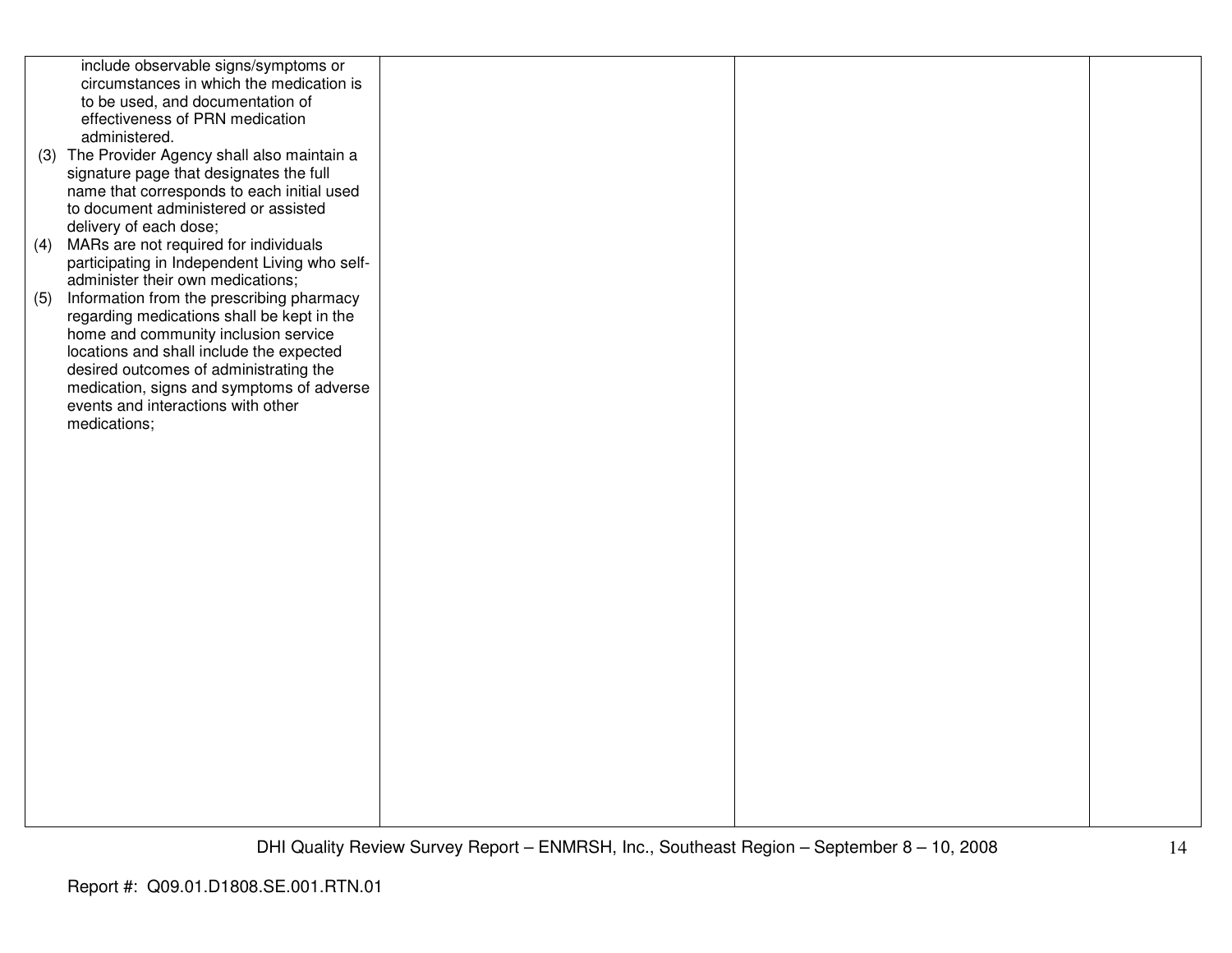| Tag # 1A15 Healthcare Documentation                                                           | <b>Scope and Severity Rating: A</b>          |  |
|-----------------------------------------------------------------------------------------------|----------------------------------------------|--|
| <b>Developmental Disabilities (DD) Waiver</b>                                                 | Based on record review, the Agency failed to |  |
| Service Standards Chapter 1. III. E. (1 - 4)                                                  | maintain the required documentation in the   |  |
| <b>CHAPTER 1. III. PROVIDER AGENCY</b>                                                        | Individuals Agency Record as required per    |  |
| <b>DOCUMENTATION OF SERVICE DELIVERY</b>                                                      | standard for 1 of 21 individuals.            |  |
| <b>AND LOCATION</b>                                                                           |                                              |  |
|                                                                                               | The following were not found or not current: |  |
| E. Healthcare Documentation by Nurses For                                                     |                                              |  |
| <b>Community Living Services, Community</b>                                                   | • Quarterly Review of Health Status and      |  |
| <b>Inclusion Services and Private Duty Nursing</b>                                            | Progress (#1)                                |  |
| <b>Services:</b> Nursing services must be available as                                        |                                              |  |
| needed and documented for Provider Agencies                                                   |                                              |  |
| delivering Community Living Services,                                                         |                                              |  |
| Community Inclusion Services and Private Duty                                                 |                                              |  |
| Nursing Services.                                                                             |                                              |  |
| (1) Documentation of nursing assessment                                                       |                                              |  |
| activities                                                                                    |                                              |  |
| (a) The following hierarchy shall be used to                                                  |                                              |  |
| determine which provider agency is responsible                                                |                                              |  |
| for completion of the HAT and MAAT and related                                                |                                              |  |
| subsequent planning and training:                                                             |                                              |  |
| (i) Community living services provider agency;                                                |                                              |  |
| (ii) Private duty nursing provider agency;                                                    |                                              |  |
| (iii) Adult habilitation provider agency;                                                     |                                              |  |
| (iv) Community access provider agency; and                                                    |                                              |  |
| (v) Supported employment provider agency.                                                     |                                              |  |
| (b) The provider agency must arrange for their                                                |                                              |  |
| nurse to complete the Health Assessment Tool                                                  |                                              |  |
| (HAT) and the Medication Administration                                                       |                                              |  |
| Assessment Tool (MAAT) on at least an annual<br>basis for each individual receiving community |                                              |  |
| living, community inclusion or private duty                                                   |                                              |  |
| nursing services, unless the provider agency                                                  |                                              |  |
| arranges for the individual's Primary Care                                                    |                                              |  |
| Practitioner (PCP) to voluntarily complete these                                              |                                              |  |
| assessments in lieu of the agency nurse. Agency                                               |                                              |  |
| nurses may also complete these assessments in                                                 |                                              |  |
| collaboration with the Primary Care Practitioner if                                           |                                              |  |
| they believe such consultation is necessary for                                               |                                              |  |
| an accurate assessment. Family Living Provider                                                |                                              |  |
| Agencies have the option of having the                                                        |                                              |  |
| subcontracted caregiver complete the HAT                                                      |                                              |  |
| instead of the nurse or PCP, if the caregiver is                                              |                                              |  |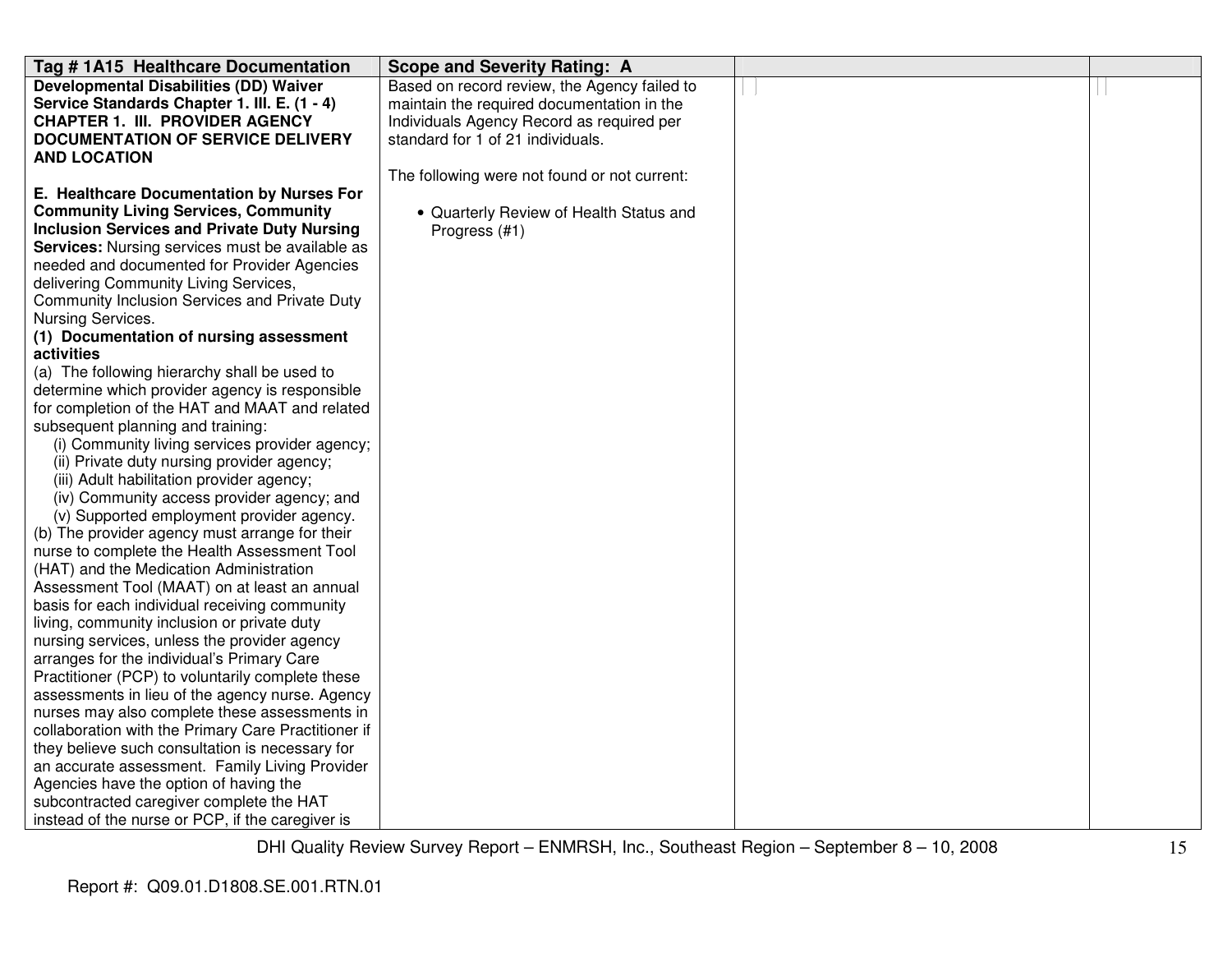| comfortable doing so. However, the agency               |  |  |
|---------------------------------------------------------|--|--|
| nurse must be available to assist the caregiver         |  |  |
| upon request.                                           |  |  |
| (c) For newly allocated individuals, the HAT and        |  |  |
| the MAAT must be completed within seventy-two           |  |  |
| (72) hours of admission into direct services or         |  |  |
| two weeks following the initial ISP, whichever          |  |  |
| comes first.                                            |  |  |
| (d) For individuals already in services, the HAT        |  |  |
| and the MAAT must be completed at least                 |  |  |
| fourteen (14) days prior to the annual ISP              |  |  |
| meeting and submitted to all members of the             |  |  |
| interdisciplinary team. The HAT must also be            |  |  |
| completed at the time of any significant change         |  |  |
| in clinical condition and upon return from any          |  |  |
| hospitalizations. In addition to annually, the          |  |  |
| MAAT must be completed at the time of any               |  |  |
| significant change in clinical condition, when a        |  |  |
| medication regime or route change requires              |  |  |
| delivery by licensed or certified staff, or when an     |  |  |
| individual has completed additional training            |  |  |
| designed to improve their skills to support self-       |  |  |
| administration (see DDSD Medication                     |  |  |
| Assessment and Delivery Policy).                        |  |  |
| (e) Nursing assessments conducted to                    |  |  |
| determine current health status or to evaluate a        |  |  |
| change in clinical condition must be documented         |  |  |
| in a signed progress note that includes time and        |  |  |
| date as well as <i>subjective</i> information including |  |  |
| the individual complaints, signs and symptoms           |  |  |
| noted by staff, family members or other team            |  |  |
| members; objective information including vital          |  |  |
| signs, physical examination, weight, and other          |  |  |
| pertinent data for the given situation (e.g.,           |  |  |
| seizure frequency, method in which temperature          |  |  |
| taken); assessment of the clinical status, and          |  |  |
| plan of action addressing relevant aspects of all       |  |  |
| active health problems and follow up on any             |  |  |
| recommendations of medical consultants.                 |  |  |
| (2) Health related plans                                |  |  |
| (a) For individuals with chronic conditions that        |  |  |
| have the potential to exacerbate into a life-           |  |  |
|                                                         |  |  |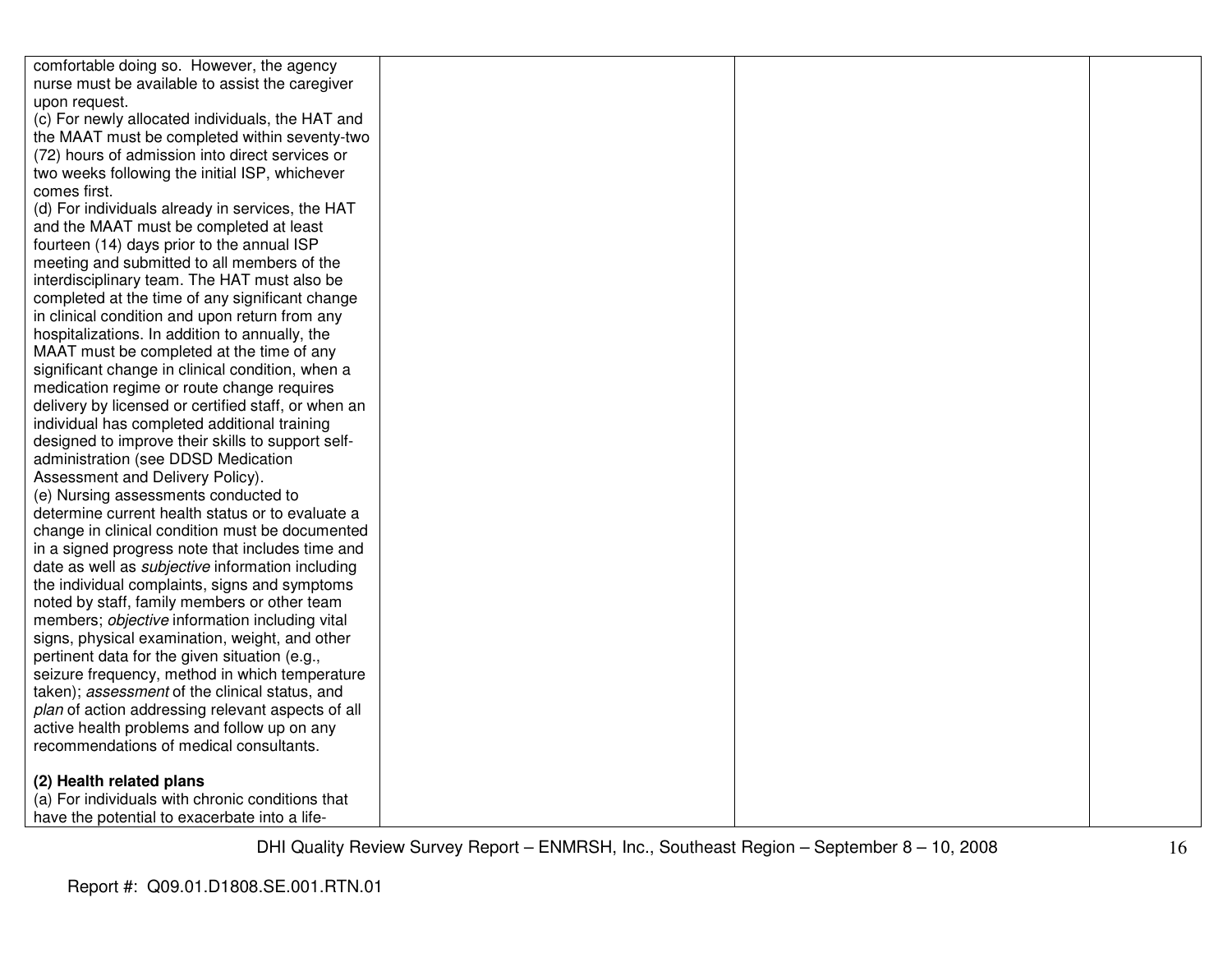| threatening situation, a medical crisis prevention                                        |  |  |
|-------------------------------------------------------------------------------------------|--|--|
| and intervention plan must be written by the                                              |  |  |
| nurse or other appropriately designated                                                   |  |  |
| healthcare professional.                                                                  |  |  |
| (b) Crisis prevention and intervention plans must                                         |  |  |
| be written in user-friendly language that is easily                                       |  |  |
| understood by those implementing the plan.                                                |  |  |
| (c) The nurse shall also document training                                                |  |  |
| regarding the crisis prevention and intervention                                          |  |  |
| plan delivered to agency staff and other team                                             |  |  |
| members, clearly indicating competency                                                    |  |  |
| determination for each trainee.                                                           |  |  |
| (d) If the individual receives services from                                              |  |  |
| separate agencies for community living and                                                |  |  |
| community inclusion services, nurses from each                                            |  |  |
| agency shall collaborate in the development of                                            |  |  |
| and training delivery for crisis prevention and                                           |  |  |
| intervention plans to assure maximum                                                      |  |  |
| consistency across settings.                                                              |  |  |
|                                                                                           |  |  |
| (3) For all individuals with a HAT score of 4, 5 or                                       |  |  |
| 6, the nurse shall develop a comprehensive                                                |  |  |
| healthcare plan that includes health related                                              |  |  |
| supports identified in the ISP (The healthcare                                            |  |  |
| plan is the equivalent of a nursing care plan; two                                        |  |  |
| separate documents are not required nor                                                   |  |  |
| recommended):                                                                             |  |  |
| (a) Each healthcare plan must include a<br>statement of the person's healthcare needs and |  |  |
| list measurable goals to be achieved through                                              |  |  |
| implementation of the healthcare plan. Needs                                              |  |  |
| statements may be based upon supports needed                                              |  |  |
| for the individual to maintain a current strength,                                        |  |  |
| ability or skill related to their health, prevention                                      |  |  |
| measures, and/or supports needed to remediate,                                            |  |  |
| minimize or manage an existing health condition.                                          |  |  |
| (b) Goals must be measurable and shall be                                                 |  |  |
| revised when an individual has met the goal and                                           |  |  |
| has the potential to attain additional goals or no                                        |  |  |
| longer requires supports in order to maintain the                                         |  |  |
| goal.                                                                                     |  |  |
| (c) Approaches described in the plan shall be                                             |  |  |
| individualized to reflect the individual's unique                                         |  |  |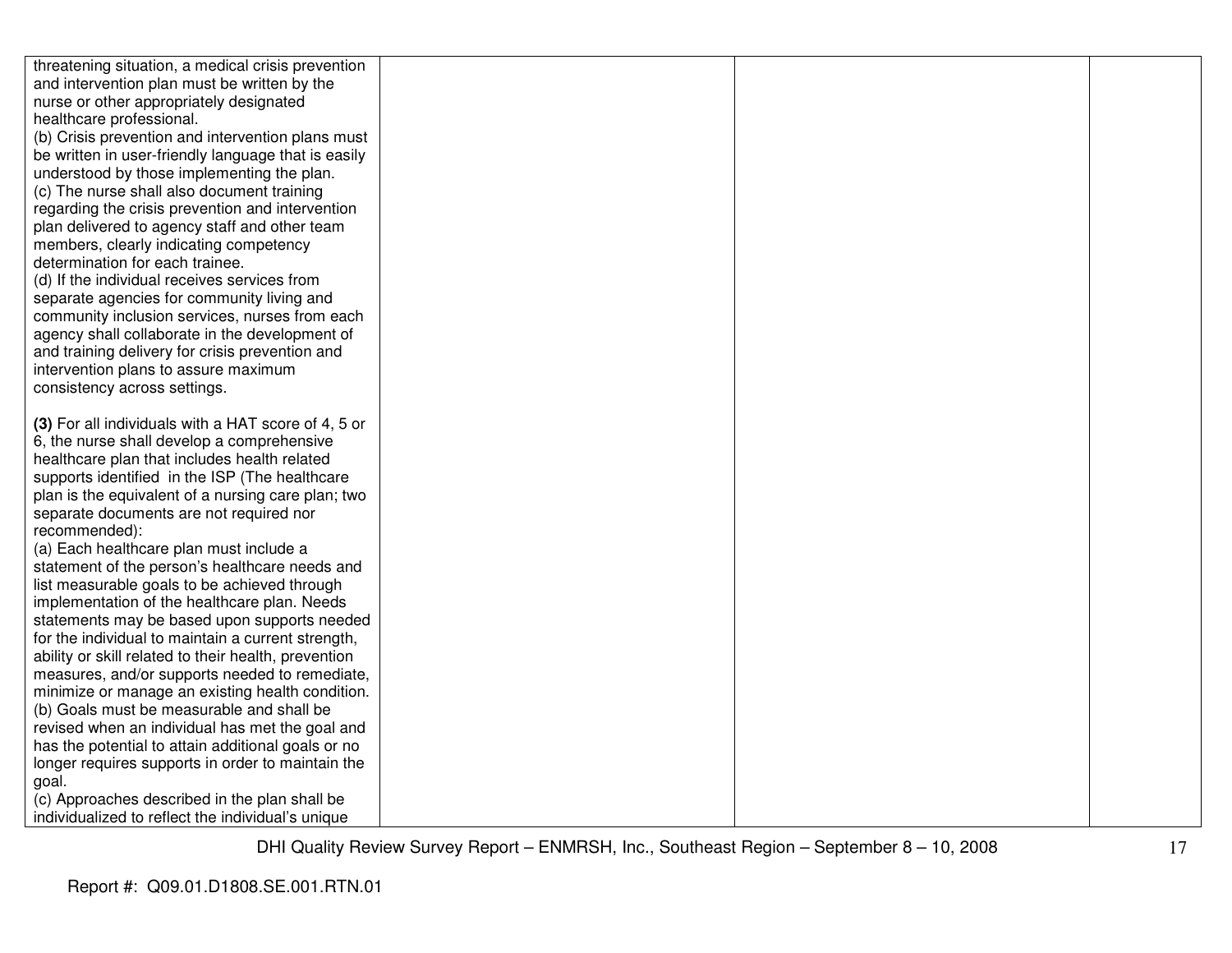| needs, provide guidance to the caregiver(s) and                                                   |  |  |
|---------------------------------------------------------------------------------------------------|--|--|
| designed to support successful interactions.                                                      |  |  |
| Some interventions may be carried out by staff,                                                   |  |  |
| family members or other team members, and                                                         |  |  |
| other interventions may be carried out directly by                                                |  |  |
| the nurse – persons responsible for each                                                          |  |  |
| intervention shall be specified in the plan.                                                      |  |  |
| (d) Healthcare plans shall be written in language                                                 |  |  |
| that will be easily understood by the person(s)                                                   |  |  |
| identified as implementing the interventions.                                                     |  |  |
| (e) The nurse shall also document training on                                                     |  |  |
| the healthcare plan delivered to agency staff and                                                 |  |  |
| other team members, clearly indicating                                                            |  |  |
| competency determination for each trainee. If                                                     |  |  |
| the individual receives services from separate                                                    |  |  |
| agencies for community living and community                                                       |  |  |
| inclusion services, nurses from each agency                                                       |  |  |
| shall collaborate in the development of and                                                       |  |  |
| training delivery for healthcare plans to assure                                                  |  |  |
| maximum consistency across settings.                                                              |  |  |
| (f) Healthcare plans must be updated to reflect                                                   |  |  |
| relevant discharge orders whenever an                                                             |  |  |
| individual returns to services following a                                                        |  |  |
| hospitalization.                                                                                  |  |  |
| (g) All crisis prevention and intervention plans                                                  |  |  |
| and healthcare plans shall include the                                                            |  |  |
| individual's name and date on each page and                                                       |  |  |
| shall be signed by the author.                                                                    |  |  |
| (h) Crisis prevention and intervention plans as                                                   |  |  |
| well as healthcare plans shall be reviewed by the                                                 |  |  |
| nurse at least quarterly, and updated as needed.                                                  |  |  |
|                                                                                                   |  |  |
| (4) General Nursing Documentation                                                                 |  |  |
| (a) The nurse shall complete legible and signed                                                   |  |  |
| progress notes with date and time indicated that<br>describe all interventions or interactions    |  |  |
| conducted with individuals served as well as all                                                  |  |  |
|                                                                                                   |  |  |
| interactions with other healthcare providers                                                      |  |  |
| serving the individual. All interactions shall be<br>documented whether they occur by phone or in |  |  |
| person.                                                                                           |  |  |
| (b) For individuals with a HAT score of 4, 5 or 6,                                                |  |  |
| or who have identified health concerns in their                                                   |  |  |
|                                                                                                   |  |  |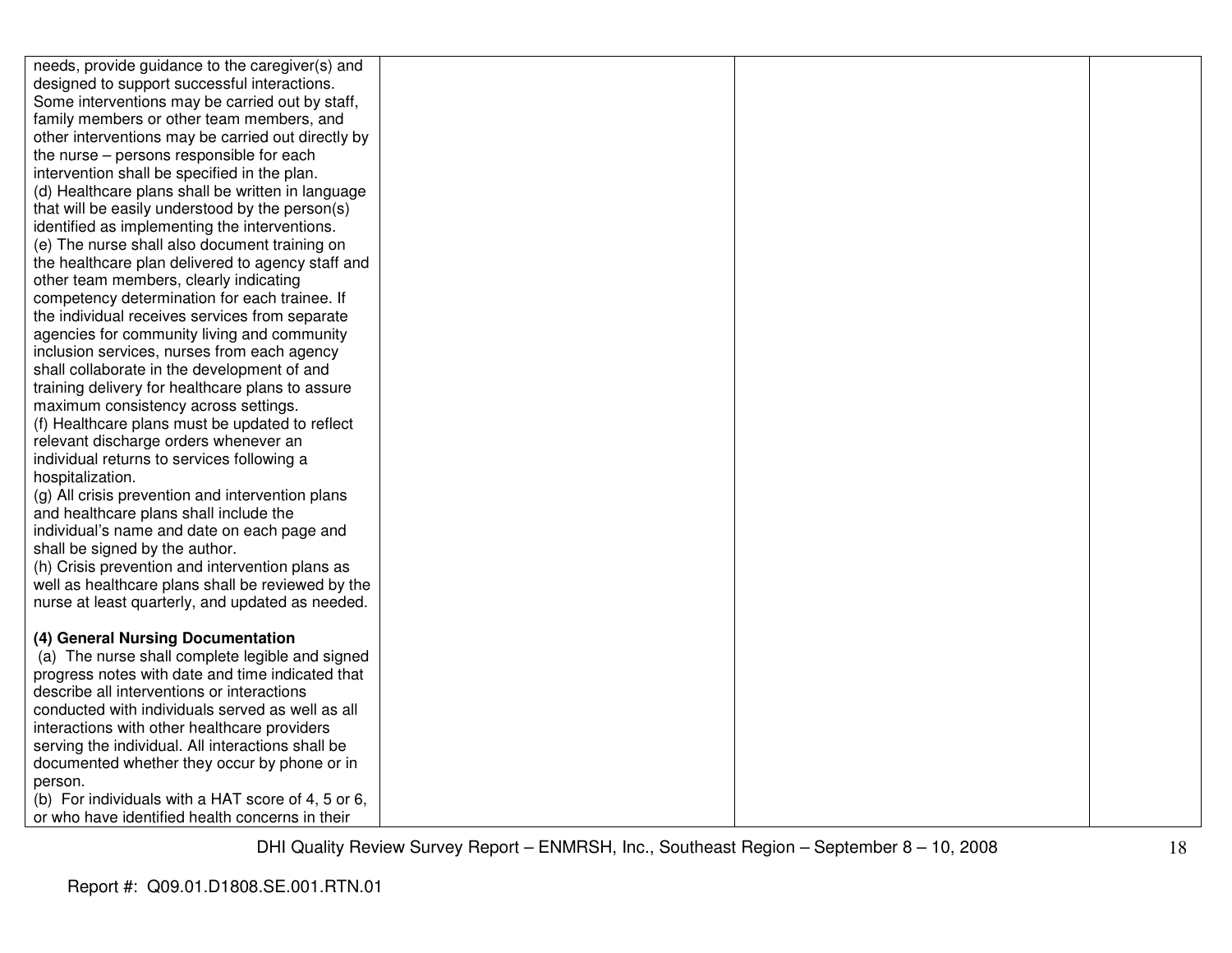| ISP, the nurse shall provide the interdisciplinary                                                                                             |  |  |
|------------------------------------------------------------------------------------------------------------------------------------------------|--|--|
| team with a quarterly report that indicates<br>current health status and progress to date on<br>health related ISP desired outcomes and action |  |  |
|                                                                                                                                                |  |  |
|                                                                                                                                                |  |  |
| plans as well as progress toward goals in the healthcare plan.                                                                                 |  |  |
|                                                                                                                                                |  |  |
|                                                                                                                                                |  |  |
|                                                                                                                                                |  |  |
|                                                                                                                                                |  |  |
|                                                                                                                                                |  |  |
|                                                                                                                                                |  |  |
|                                                                                                                                                |  |  |
|                                                                                                                                                |  |  |
|                                                                                                                                                |  |  |
|                                                                                                                                                |  |  |
|                                                                                                                                                |  |  |
|                                                                                                                                                |  |  |
|                                                                                                                                                |  |  |
|                                                                                                                                                |  |  |
|                                                                                                                                                |  |  |
|                                                                                                                                                |  |  |
|                                                                                                                                                |  |  |
|                                                                                                                                                |  |  |
|                                                                                                                                                |  |  |
|                                                                                                                                                |  |  |
|                                                                                                                                                |  |  |
|                                                                                                                                                |  |  |
|                                                                                                                                                |  |  |
|                                                                                                                                                |  |  |
|                                                                                                                                                |  |  |
|                                                                                                                                                |  |  |
|                                                                                                                                                |  |  |
|                                                                                                                                                |  |  |
|                                                                                                                                                |  |  |
|                                                                                                                                                |  |  |
|                                                                                                                                                |  |  |
|                                                                                                                                                |  |  |
|                                                                                                                                                |  |  |
|                                                                                                                                                |  |  |
|                                                                                                                                                |  |  |
|                                                                                                                                                |  |  |
|                                                                                                                                                |  |  |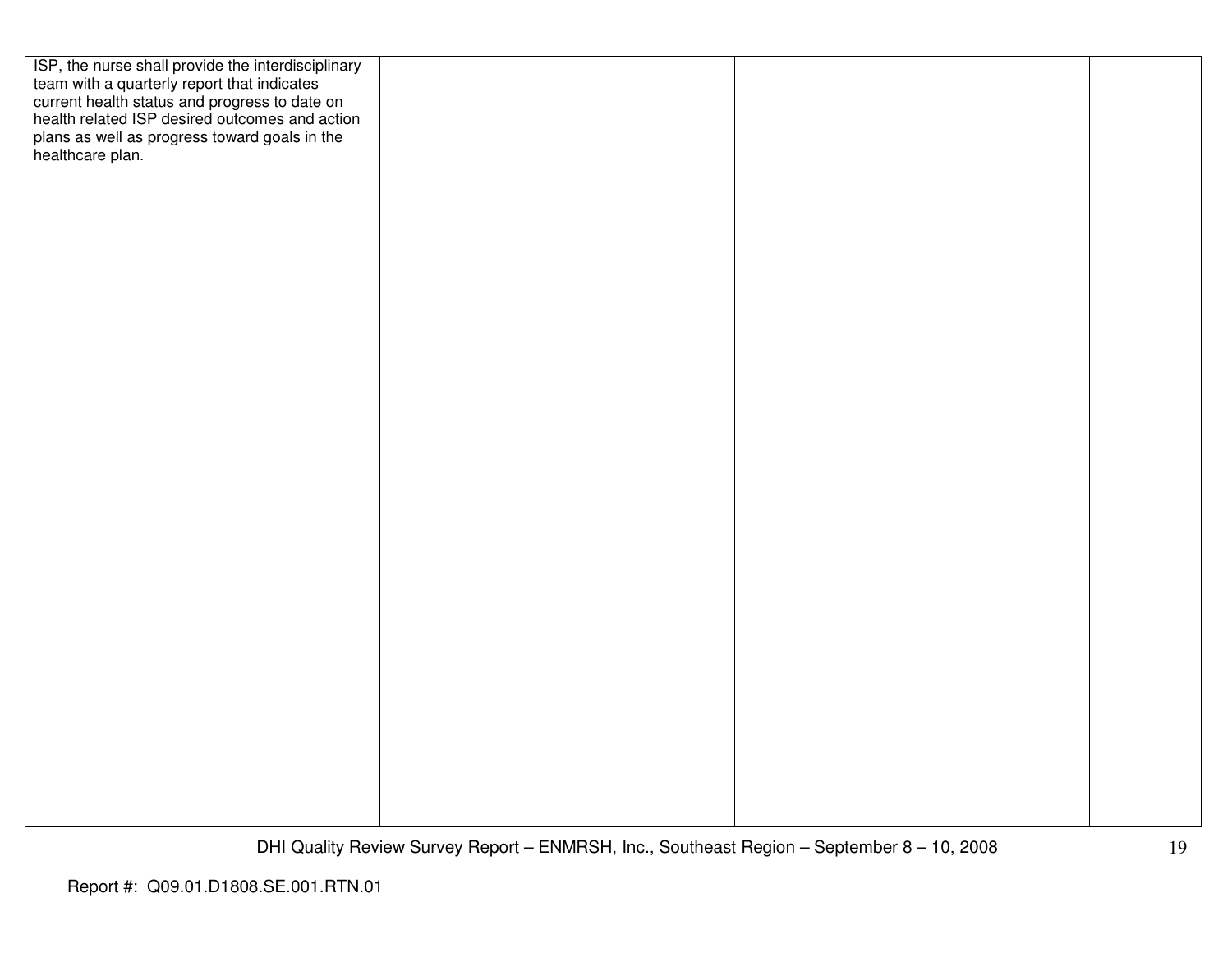| Tag #1A20 DSP Training Documents                                                   | <b>Scope and Severity Rating: B</b>                                                         |  |
|------------------------------------------------------------------------------------|---------------------------------------------------------------------------------------------|--|
| Developmental Disabilities (DD) Waiver Service                                     | Based on record review, the Agency failed to                                                |  |
| Standards effective 4/1/2007                                                       | ensure that Orientation and Training                                                        |  |
| <b>CHAPTER 1 IV. GENERAL REQUIREMENTS</b>                                          | requirements were met for 30 of 105 Direct                                                  |  |
| <b>FOR PROVIDER AGENCY SERVICE</b>                                                 | Service Personnel.                                                                          |  |
| PERSONNEL: The objective of this section is to                                     |                                                                                             |  |
| establish personnel standards for DD Medicaid                                      | Review of Direct Service Personnel training                                                 |  |
| Waiver Provider Agencies for the following<br>services: Community Living Supports, | records found no evidence of the following<br>required DOH/DDSD trainings and certification |  |
| Community Inclusion Services, Respite,                                             | being completed:                                                                            |  |
| Substitute Care and Personal Support                                               |                                                                                             |  |
| Companion Services. These standards apply to                                       | • Pre- Service (DSP #61)                                                                    |  |
| all personnel who provide services, whether                                        |                                                                                             |  |
| directly employed or subcontracting with the                                       | • Basic Health/Orientation (DSP #61)                                                        |  |
| Provider Agency. Additional personnel                                              |                                                                                             |  |
| requirements and qualifications may be                                             | • Person-Centered Planning (DSP #38, 48,                                                    |  |
| applicable for specific service standards.                                         | 62, 69, 70, 93, 94, 98, 99, 105, 113, 114 &                                                 |  |
| C. Orientation and Training Requirements:                                          | 121)                                                                                        |  |
| Orientation and training for direct support                                        |                                                                                             |  |
| staff and his or her supervisors shall comply                                      | • First Aid (DSP #89 & 118)                                                                 |  |
| with the DDSD/DOH Policy Governing the                                             |                                                                                             |  |
| <b>Training Requirements for Direct Support</b>                                    | • CPR (DSP #33, 60, 75, 93, 94, 95, 103 &                                                   |  |
| <b>Staff and Internal Service Coordinators</b>                                     | 108)                                                                                        |  |
| Serving Individuals with Developmental                                             |                                                                                             |  |
| Disabilities to include the following:                                             | • Rights & Advocacy (DSP #45, 65, 67, 86,                                                   |  |
| Each new employee shall receive<br>(1)                                             | 89, 94 & 121)                                                                               |  |
| appropriate orientation, including but not                                         |                                                                                             |  |
| limited to, all policies relating to fire                                          | • Level 1 Health (DSP #45, 67, 71, 94, 117,                                                 |  |
| prevention, accident prevention, incident                                          | 118 & 121)                                                                                  |  |
| management and reporting, and emergency<br>procedures; and                         |                                                                                             |  |
| Individual-specific training for each<br>(2)                                       | • Teaching & Support Strategies (DSP #22,                                                   |  |
| individual under his or her direct care, as                                        | 86, 89, 116 & 121)                                                                          |  |
| described in the individual service plan,                                          |                                                                                             |  |
| prior to working alone with the individual.                                        | • Positive Behavior Supports Strategies (DSP                                                |  |
|                                                                                    | #60 & 94)                                                                                   |  |
|                                                                                    |                                                                                             |  |
|                                                                                    | • Participatory Communication & Choice                                                      |  |
|                                                                                    | Making (DSP #45, 65, 67, 71, 94, 116, 117,                                                  |  |
|                                                                                    | 118 & 121)                                                                                  |  |
|                                                                                    |                                                                                             |  |
|                                                                                    |                                                                                             |  |
|                                                                                    |                                                                                             |  |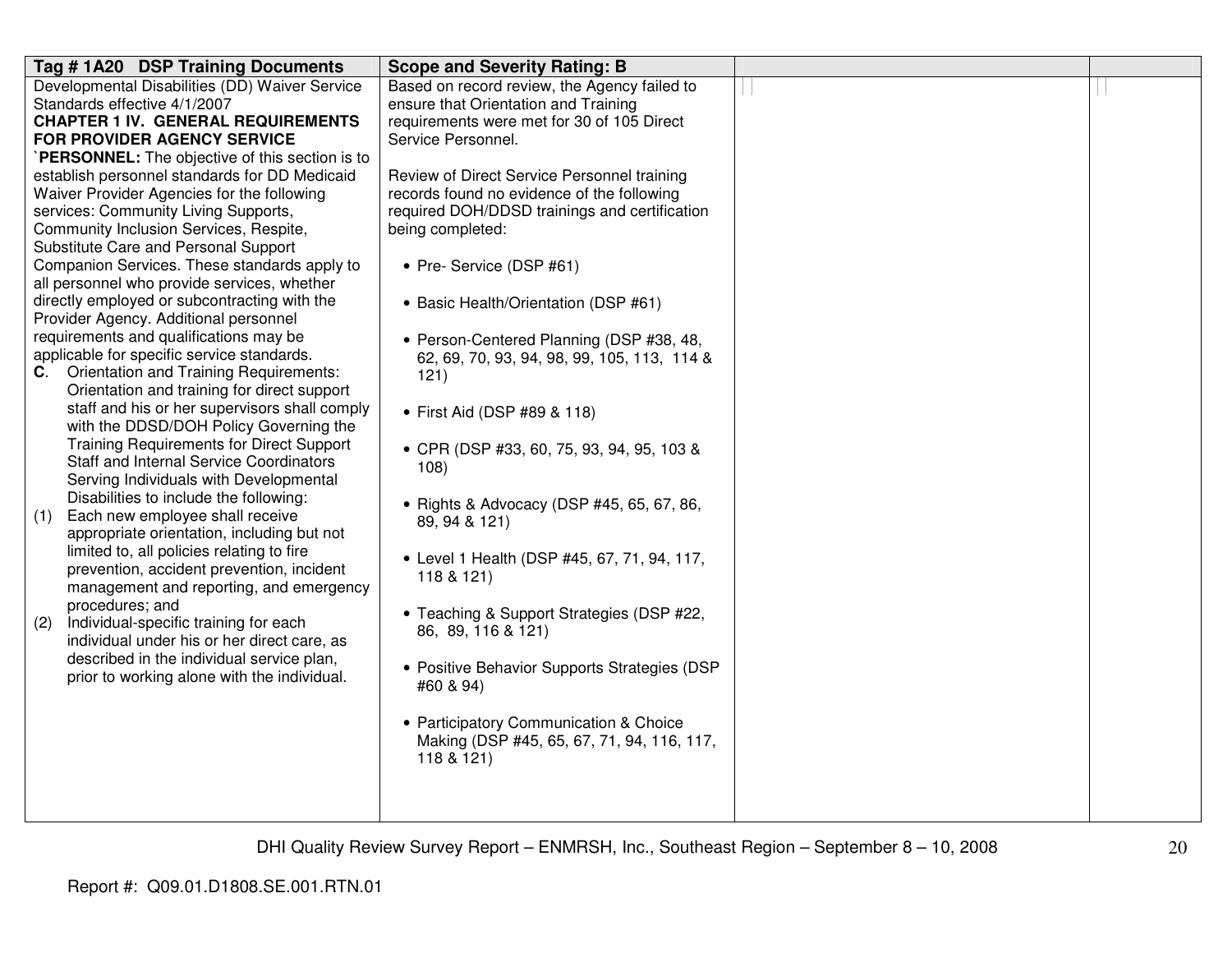| Tag #1A22 Staff Competence                         | <b>Scope and Severity Rating: E</b>                |  |
|----------------------------------------------------|----------------------------------------------------|--|
| Developmental Disabilities (DD) Waiver Service     | Based on interview, the Agency failed to ensure    |  |
| Standards effective 4/1/2007                       | that training competencies were met for 4 of 19    |  |
| <b>CHAPTER 1 IV. GENERAL REQUIREMENTS</b>          | Direct Service Personnel.                          |  |
| <b>FOR PROVIDER AGENCY SERVICE</b>                 |                                                    |  |
| PERSONNEL: The objective of this section is to     | When DSP were asked if they received training      |  |
| establish personnel standards for DD Medicaid      | on the Individuals Health Care Plans, the          |  |
| Waiver Provider Agencies for the following         | following was reported:                            |  |
| services: Community Living Supports,               | • DSP #81 stated, "I am not aware of any           |  |
| Community Inclusion Services, Respite,             | Health Care Plans". Per record review              |  |
| Substitute Care and Personal Support               | Individual #1 was a HAT level 4 and had a          |  |
| Companion Services. These standards apply to       | Health Care Plan for Seizures.                     |  |
| all personnel who provide services, whether        | • DSP #73 stated, "I don't know about the          |  |
| directly employed or subcontracting with the       | Health Care Plans". Per record review              |  |
| Provider Agency. Additional personnel              | Individual #7 had a Health Care Plans for          |  |
| requirements and qualifications may be             | COPD, Sleep Disturbances, Constipation,            |  |
| applicable for specific service standards.         | GERD, and Health Maintenance and was a             |  |
| <b>Qualifications for Direct Service</b><br>F.     | HAT level 5.                                       |  |
| <b>Personnel:</b> The following employment         | • DSP #84 stated, "I don't remember seeing         |  |
| qualifications and competency requirements         | any." Per record review Individual #13 has         |  |
| are applicable to all Direct Service               | Health Care Plans for Degenerative Joint           |  |
| Personnel employed by a Provider Agency:           | Disease, Anemia, and Inflammation of               |  |
| Direct service personnel shall be eighteen<br>(1)  | Joints.                                            |  |
| (18) years or older. Exception: Adult              |                                                    |  |
| Habilitation can employ direct care                | When DSP were asked if they received training      |  |
| personnel under the age of eighteen 18             | on the Individuals Crisis Plans, the following was |  |
| years, but the employee shall work directly        | reported:                                          |  |
| under a supervisor, who is physically              | • DSP #126 stated, "I don't think Individual       |  |
| present at all times;                              | #17 has any Crisis Plans". Review of               |  |
| Direct service personnel shall have the<br>(2)     | records indicated Individual #17 had Crisis        |  |
| ability to read and carry out the                  | Plans for Angina, Asthma, and                      |  |
| requirements in an ISP;                            | Hypertension.                                      |  |
| Direct service personnel shall be available<br>(3) | • DSP #84 stated, "Individual #13 does not         |  |
| to communicate in the language that is             | have crisis plans". Review of records              |  |
| functionally required by the individual or in      | indicated Individual #13 had Crisis Plans for      |  |
| the use of any specific augmentative               | Heart Attack and Stroke.                           |  |
| communication system utilized by the               |                                                    |  |
| individual;                                        |                                                    |  |
| Direct service personnel shall meet the<br>(4)     |                                                    |  |
| qualifications specified by DDSD in the            |                                                    |  |
| Policy Governing the Training                      |                                                    |  |
| Requirements for Direct Support Staff and          |                                                    |  |
| Internal Service Coordinators, Serving             |                                                    |  |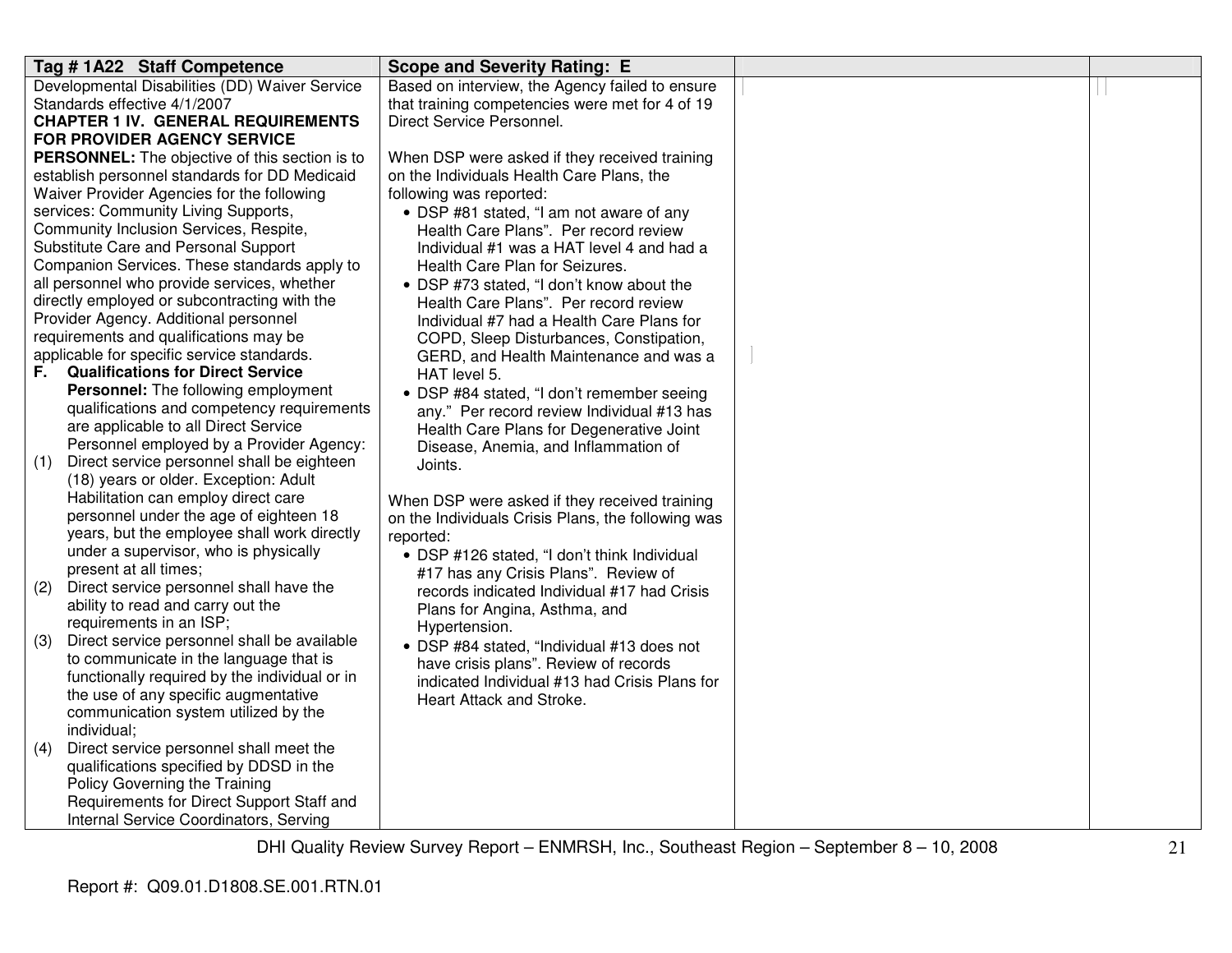|     | Individuals with Developmental Disabilities;              |  |  |
|-----|-----------------------------------------------------------|--|--|
|     | and                                                       |  |  |
| (5) | Direct service Provider Agencies of Respite               |  |  |
|     | Services, Substitute Care, Personal                       |  |  |
|     | Support Services, Nutritional Counseling,                 |  |  |
|     | Therapists and Nursing shall demonstrate                  |  |  |
|     | basic knowledge of developmental                          |  |  |
|     | disabilities and have training or                         |  |  |
|     | demonstrable qualifications related to the                |  |  |
|     | role he or she is performing and complete                 |  |  |
|     | individual specific training as required in the           |  |  |
|     | ISP for each individual he or she support.                |  |  |
| (6) | Report required personnel training status to              |  |  |
|     | the DDSD Statewide Training Database as                   |  |  |
|     | specified in DDSD policies as related to                  |  |  |
|     | training requirements as follows:                         |  |  |
|     | (a) Initial comprehensive personnel status                |  |  |
|     | report (name, date of hire, Social Security               |  |  |
|     | number category) on all required                          |  |  |
|     | personnel to be submitted to DDSD                         |  |  |
|     | Statewide Training Database within the                    |  |  |
|     | first ninety (90) calendar days of providing<br>services; |  |  |
|     | (b) Staff who do not wish to use his or her               |  |  |
|     | Social Security Number may request an                     |  |  |
|     | alternative tracking number; and                          |  |  |
|     | (c) Quarterly personnel update reports sent               |  |  |
|     | to DDSD Statewide Training Database to                    |  |  |
|     | reflect new hires, terminations, inter-                   |  |  |
|     | provider Agency position changes, and                     |  |  |
|     | name changes.                                             |  |  |
|     |                                                           |  |  |
|     |                                                           |  |  |
|     |                                                           |  |  |
|     |                                                           |  |  |
|     |                                                           |  |  |
|     |                                                           |  |  |
|     |                                                           |  |  |
|     |                                                           |  |  |
|     |                                                           |  |  |
|     |                                                           |  |  |
|     |                                                           |  |  |
|     |                                                           |  |  |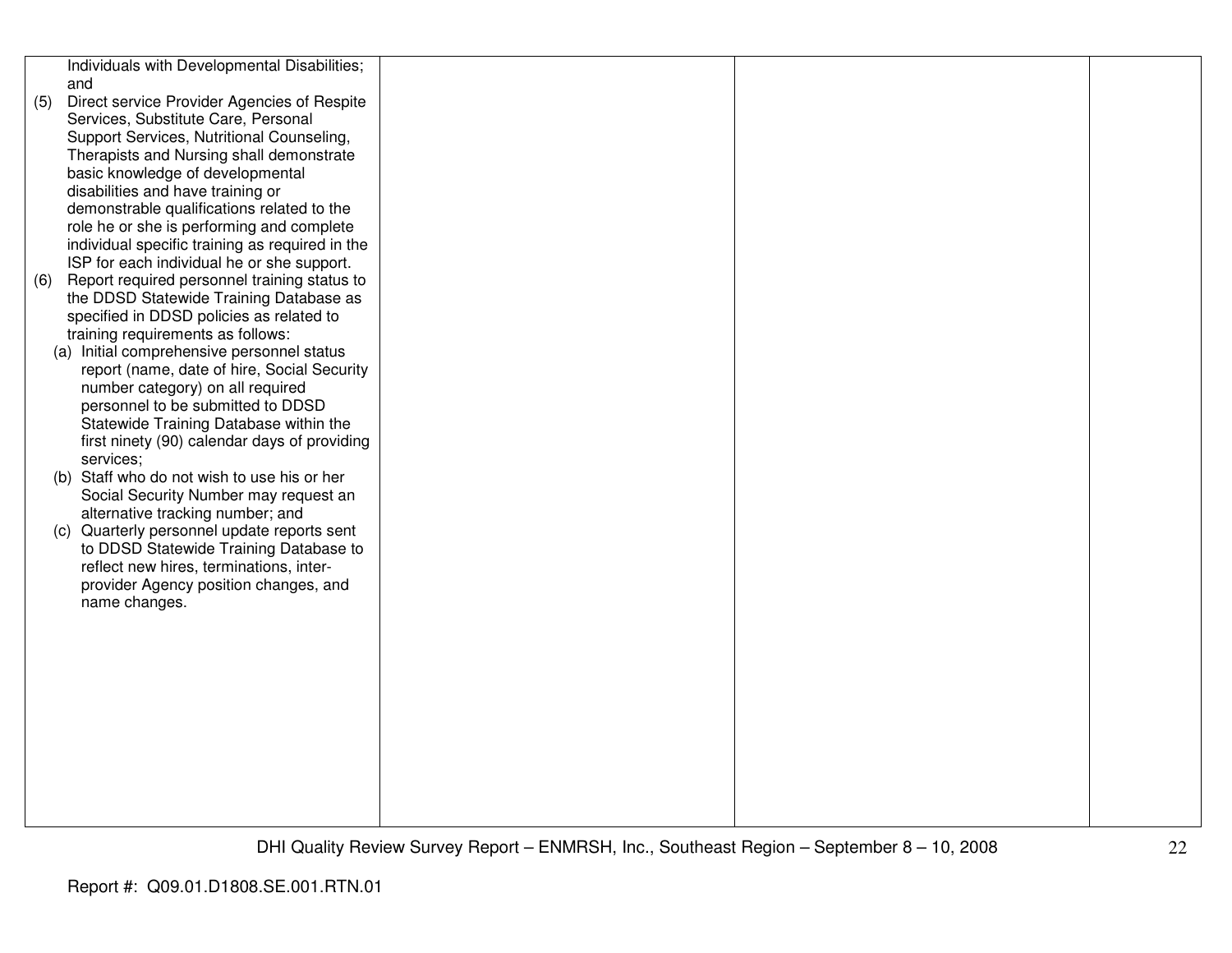| Tag # 1A26 (CoP) COR / EAR                                                                | <b>Scope and Severity Rating: D</b>             |  |
|-------------------------------------------------------------------------------------------|-------------------------------------------------|--|
| <b>NMAC 7.1.12.8</b>                                                                      | Based on record review, the Agency failed to    |  |
| <b>REGISTRY ESTABLISHED; PROVIDER</b>                                                     | maintain documentation in the employee's        |  |
| <b>INQUIRY REQUIRED:</b> Upon the effective date                                          | personnel records that evidenced inquiry to the |  |
| of this rule, the department has established and                                          | Employee Abuse Registry prior to employment     |  |
| maintains an accurate and complete electronic                                             | for 1 of 109 Agency Personnel.                  |  |
| registry that contains the name, date of birth,                                           |                                                 |  |
| address, social security number, and other                                                | • #22 - Date of Hire 8/29/2007.                 |  |
| appropriate identifying information of all persons                                        |                                                 |  |
| who, while employed by a provider, have been                                              |                                                 |  |
| determined by the department, as a result of an                                           |                                                 |  |
| investigation of a complaint, to have engaged in                                          |                                                 |  |
| a substantiated registry-referred incident of                                             |                                                 |  |
| abuse, neglect or exploitation of a person                                                |                                                 |  |
| receiving care or services from a provider.                                               |                                                 |  |
| Additions and updates to the registry shall be                                            |                                                 |  |
| posted no later than two (2) business days                                                |                                                 |  |
| following receipt. Only department staff                                                  |                                                 |  |
| designated by the custodian may access,                                                   |                                                 |  |
| maintain and update the data in the registry.                                             |                                                 |  |
| Provider requirement to inquire of<br>А.                                                  |                                                 |  |
| registry. A provider, prior to employing or                                               |                                                 |  |
| contracting with an employee, shall inquire of the                                        |                                                 |  |
| registry whether the individual under                                                     |                                                 |  |
| consideration for employment or contracting is                                            |                                                 |  |
| listed on the registry.                                                                   |                                                 |  |
| <b>B.</b><br>Prohibited employment. A provider                                            |                                                 |  |
| may not employ or contract with an individual to                                          |                                                 |  |
| be an employee if the individual is listed on the                                         |                                                 |  |
| registry as having a substantiated registry-                                              |                                                 |  |
| referred incident of abuse, neglect or exploitation                                       |                                                 |  |
| of a person receiving care or services from a                                             |                                                 |  |
| provider.<br>D.                                                                           |                                                 |  |
| Documentation of inquiry to registry.<br>The provider shall maintain documentation in the |                                                 |  |
| employee's personnel or employment records                                                |                                                 |  |
| that evidences the fact that the provider made an                                         |                                                 |  |
| inquiry to the registry concerning that employee                                          |                                                 |  |
| prior to employment. Such documentation must                                              |                                                 |  |
| include evidence, based on the response to such                                           |                                                 |  |
| inquiry received from the custodian by the                                                |                                                 |  |
| provider, that the employee was not listed on the                                         |                                                 |  |
| registry as having a substantiated registry-                                              |                                                 |  |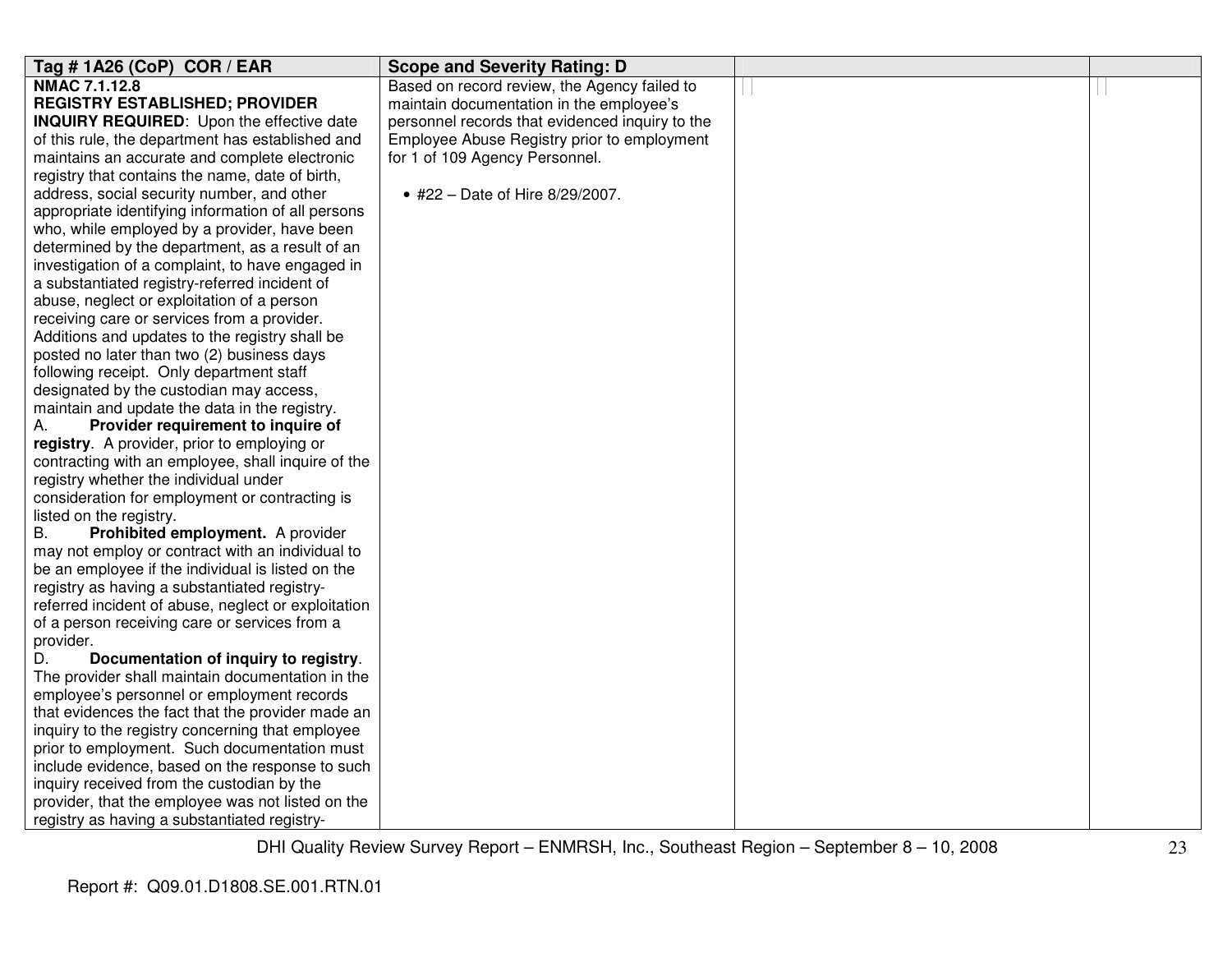| referred incident of abuse, neglect or              |  |  |
|-----------------------------------------------------|--|--|
| exploitation.                                       |  |  |
| E.<br>Documentation for other staff. With           |  |  |
| respect to all employed or contracted individuals   |  |  |
| providing direct care who are licensed health       |  |  |
|                                                     |  |  |
| care professionals or certified nurse aides, the    |  |  |
| provider shall maintain documentation reflecting    |  |  |
| the individual's current licensure as a health care |  |  |
| professional or current certification as a nurse    |  |  |
| aide.                                               |  |  |
| Chapter 1.IV. General Provider Requirements.        |  |  |
| D. Criminal History Screening: All personnel        |  |  |
| shall be screened by the Provider Agency in         |  |  |
| regard to the employee's qualifications,            |  |  |
| references, and employment history, prior to        |  |  |
|                                                     |  |  |
| employment. All Provider Agencies shall comply      |  |  |
| with the Criminal Records Screening for             |  |  |
| Caregivers 7.1.12 NMAC and Employee Abuse           |  |  |
| Registry 7.1.12 NMAC as required by the             |  |  |
| Department of Health, Division of Health            |  |  |
| Improvement.                                        |  |  |
|                                                     |  |  |
|                                                     |  |  |
|                                                     |  |  |
|                                                     |  |  |
|                                                     |  |  |
|                                                     |  |  |
|                                                     |  |  |
|                                                     |  |  |
|                                                     |  |  |
|                                                     |  |  |
|                                                     |  |  |
|                                                     |  |  |
|                                                     |  |  |
|                                                     |  |  |
|                                                     |  |  |
|                                                     |  |  |
|                                                     |  |  |
|                                                     |  |  |
|                                                     |  |  |
|                                                     |  |  |
|                                                     |  |  |
|                                                     |  |  |
|                                                     |  |  |
|                                                     |  |  |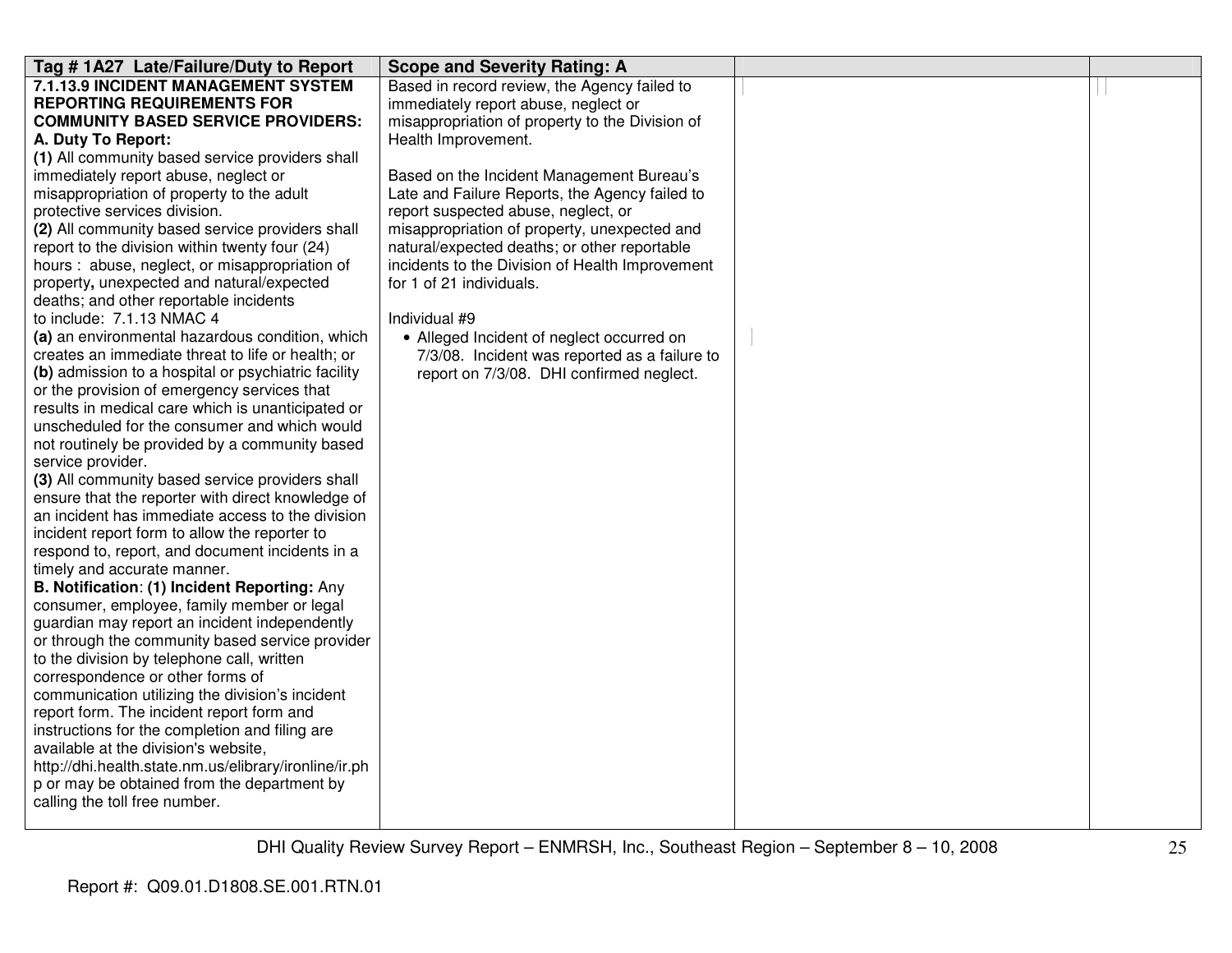| Tag # 1A28 (CoP) Incident Mgt. System                                                    | <b>Scope &amp; Severity Rating: D</b>            |  |
|------------------------------------------------------------------------------------------|--------------------------------------------------|--|
| NMAC 7.1.13.10                                                                           | Based on record review and interview, the        |  |
| <b>INCIDENT MANAGEMENT SYSTEM</b>                                                        | Agency failed to provide documentation verifying |  |
| <b>REQUIREMENTS:</b>                                                                     | completion of Incident Management Training for   |  |
| A. General: All licensed health care facilities and                                      | 8 of 109 Agency Personnel.                       |  |
| community based service providers shall                                                  |                                                  |  |
| establish and maintain an incident management                                            | • Abuse, Neglect & Exploitation (#55, 91, 92,    |  |
| system, which emphasizes the principles of                                               | 94, 118 & 126)                                   |  |
| prevention and staff involvement. The licensed                                           |                                                  |  |
| health care facility or community based service                                          | When DSP were asked what two State Agencies      |  |
| provider shall ensure that the incident                                                  | is suspected Abuse, Neglect and Exploitation     |  |
| management system policies and procedures                                                | reported; the following was reported:            |  |
| requires all employees to be competently trained                                         |                                                  |  |
| to respond to, report, and document incidents in                                         | • DSP #77 stated, "ENMRSH, APS and the           |  |
| a timely and accurate manner.                                                            | police". DSP #77 did not state DHI and/or        |  |
| D. Training Documentation: All licensed                                                  | DOH.                                             |  |
| health care facilities and community based                                               |                                                  |  |
| service providers shall prepare training<br>documentation for each employee to include a | • DSP #109 stated, "You can ruin someone's       |  |
| signed statement indicating the date, time, and                                          | reputation. I fill out an internal observation   |  |
| place they received their incident management                                            | report and they do the investigation."           |  |
| reporting instruction. The licensed health care                                          |                                                  |  |
| facility and community based service provider                                            |                                                  |  |
| shall maintain documentation of an employee's                                            |                                                  |  |
| training for a period of at least twelve (12)                                            |                                                  |  |
| months, or six (6) months after termination of an                                        |                                                  |  |
| employee's employment. Training curricula shall                                          |                                                  |  |
| be kept on the provider premises and made                                                |                                                  |  |
| available on request by the department. Training                                         |                                                  |  |
| documentation shall be made available                                                    |                                                  |  |
| immediately upon a division representative's                                             |                                                  |  |
| request. Failure to provide employee training                                            |                                                  |  |
| documentation shall subject the licensed health                                          |                                                  |  |
| care facility or community based service provider                                        |                                                  |  |
| to the penalties provided for in this rule.                                              |                                                  |  |
|                                                                                          |                                                  |  |
|                                                                                          |                                                  |  |
|                                                                                          |                                                  |  |
|                                                                                          |                                                  |  |
|                                                                                          |                                                  |  |
|                                                                                          |                                                  |  |
|                                                                                          |                                                  |  |
|                                                                                          |                                                  |  |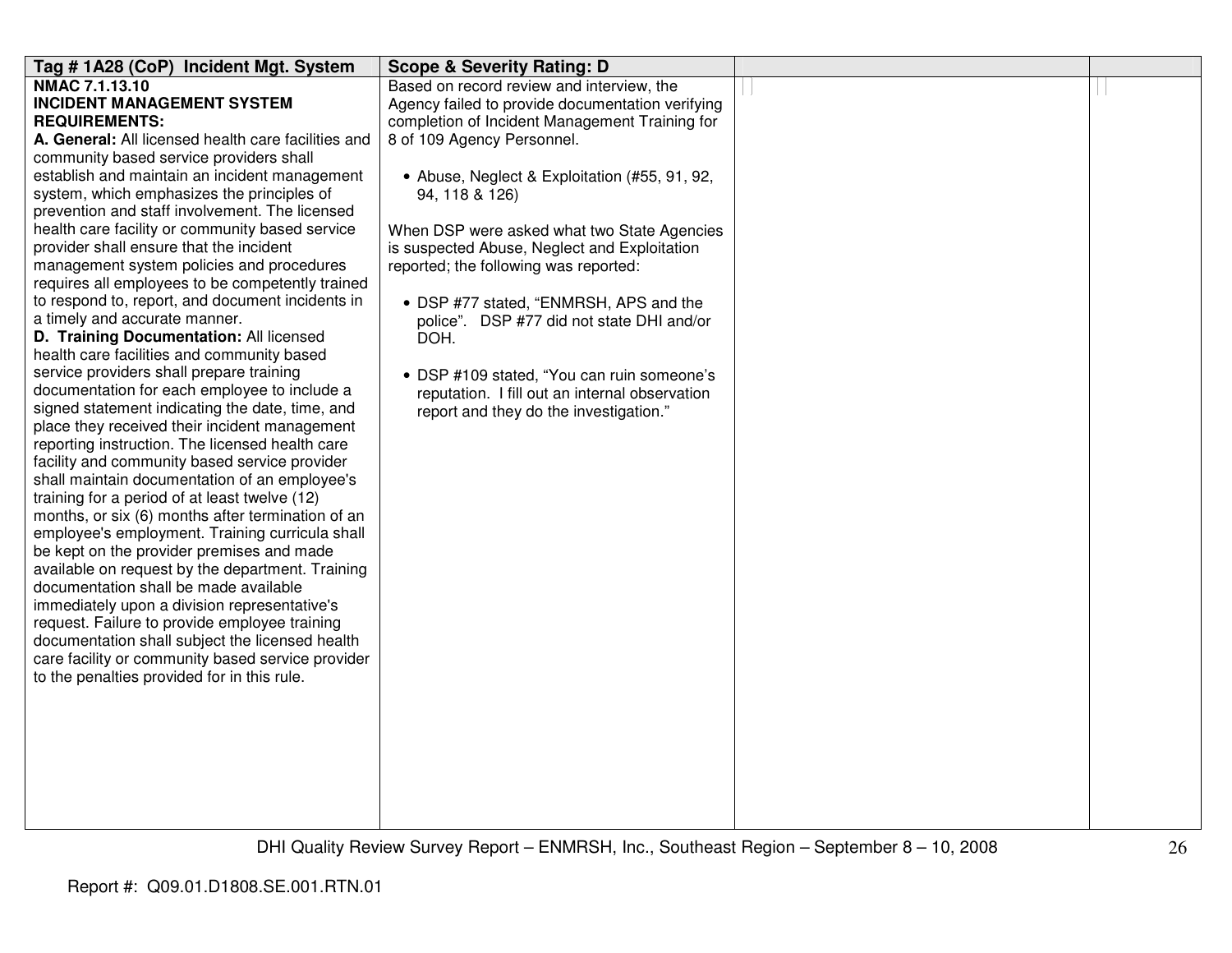| Tag #1A29 Complaints / Grievances                                                             | <b>Scope and Severity Rating: A</b>                              |  |
|-----------------------------------------------------------------------------------------------|------------------------------------------------------------------|--|
| <b>NMAC 7.26.3.6</b>                                                                          | Based on record review, the Agency failed to                     |  |
| These regulations set out rights that the<br>А.                                               | provide documentation that the complaint                         |  |
| department expects all providers of services to                                               | procedure had been made available to                             |  |
| individuals with developmental disabilities to                                                | individuals or their legal guardians for 1 of 21<br>individuals. |  |
| respect. These regulations are intended to<br>complement the department's Client Complaint    |                                                                  |  |
| Procedures (7 NMAC 26.4) [now 7.26.4 NMAC].                                                   | • Grievance/Complaint Procedure (#11)                            |  |
|                                                                                               |                                                                  |  |
| NMAC 7.26.3.13 Client Complaint Procedure                                                     |                                                                  |  |
| Available. A complainant may initiate a                                                       |                                                                  |  |
| complaint as provided in the client complaint                                                 |                                                                  |  |
| procedure to resolve complaints alleging that a                                               |                                                                  |  |
| service provider has violated a client's rights as                                            |                                                                  |  |
| described in Section 10 [now 7.26.3.10 NMAC].<br>The department will enforce remedies for     |                                                                  |  |
| substantiated complaints of violation of a client's                                           |                                                                  |  |
| rights as provided in client complaint procedure.                                             |                                                                  |  |
| [09/12/94; 01/15/97; Recompiled 10/31/01]                                                     |                                                                  |  |
|                                                                                               |                                                                  |  |
| NMAC 7.26.4.13 Complaint Process:                                                             |                                                                  |  |
| A. (2). The service provider's complaint or                                                   |                                                                  |  |
| grievance procedure shall provide, at a                                                       |                                                                  |  |
| minimum, that: (a) the client is notified of the<br>service provider's complaint or grievance |                                                                  |  |
| procedure                                                                                     |                                                                  |  |
|                                                                                               |                                                                  |  |
|                                                                                               |                                                                  |  |
|                                                                                               |                                                                  |  |
|                                                                                               |                                                                  |  |
|                                                                                               |                                                                  |  |
|                                                                                               |                                                                  |  |
|                                                                                               |                                                                  |  |
|                                                                                               |                                                                  |  |
|                                                                                               |                                                                  |  |
|                                                                                               |                                                                  |  |
|                                                                                               |                                                                  |  |
|                                                                                               |                                                                  |  |
|                                                                                               |                                                                  |  |
|                                                                                               |                                                                  |  |
|                                                                                               |                                                                  |  |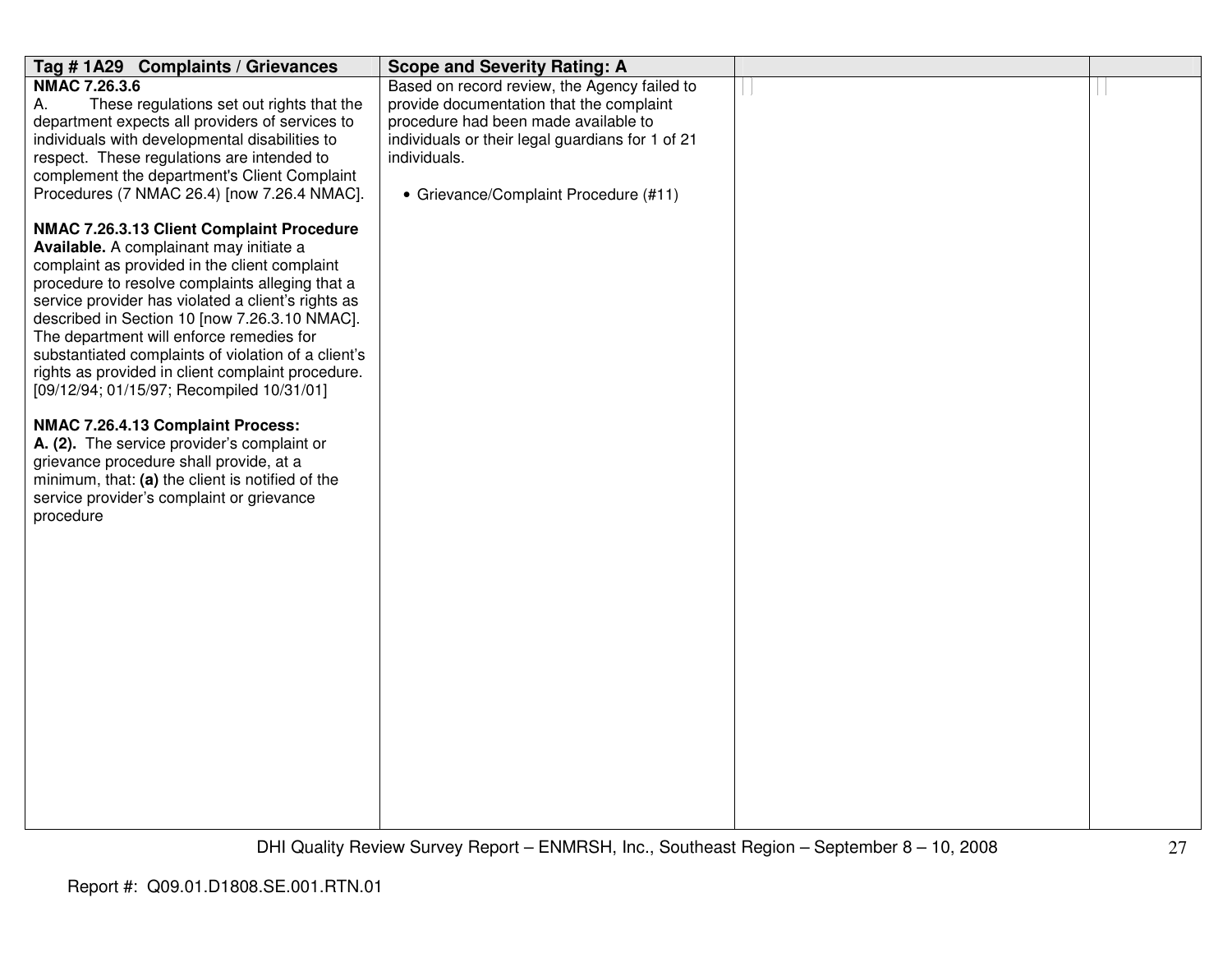| Tag #1A32 (CoP) ISP Implementation                                                                     | <b>Scope and Severity Rating: E</b>             |  |
|--------------------------------------------------------------------------------------------------------|-------------------------------------------------|--|
| NMAC 7.26.5.16.C and D                                                                                 | Based on record review, the Agency failed to    |  |
| Development of the ISP. Implementation of                                                              | implement the ISP according to the timelines    |  |
| the ISP. The ISP shall be implemented                                                                  | determined by the IDT and as specified in the   |  |
| according to the timelines determined by the IDT                                                       | ISP for each stated desired outcomes and action |  |
| and as specified in the ISP for each stated                                                            | plan for 4 of 21 individuals.                   |  |
| desired outcomes and action plan.                                                                      |                                                 |  |
|                                                                                                        | Per Individuals ISP's the following was found   |  |
| C.<br>The IDT shall review and discuss                                                                 | with regards to the implementation of ISP       |  |
| information and recommendations with the                                                               | Outcomes:                                       |  |
| individual, with the goal of supporting the                                                            |                                                 |  |
| individual in attaining desired outcomes. The                                                          | Community Living Data Collection/Data           |  |
| IDT develops an ISP based upon the individual's                                                        | Tracking/Progress with regards to ISP           |  |
| personal vision statement, strengths, needs,                                                           | Outcomes:                                       |  |
| interests and preferences. The ISP is a dynamic                                                        | • None found for $6/2008 - 7/2008$ (Individual  |  |
| document, revised periodically, as needed, and                                                         | #3)                                             |  |
| amended to reflect progress towards personal                                                           | • None found for $8/2007 - 10/2007$ (Individual |  |
| goals and achievements consistent with the                                                             | #6)                                             |  |
| individual's future vision. This regulation is                                                         |                                                 |  |
| consistent with standards established for                                                              | Supported Employment Data Collection/Data       |  |
| individual plan development as set forth by the                                                        | Tracking/Progress with regards to ISP           |  |
| commission on the accreditation of rehabilitation                                                      | Outcomes:                                       |  |
| facilities (CARF) and/or other program                                                                 | • None found for $6/2008 - 7/2008$ (Individual  |  |
| accreditation approved and adopted by the                                                              | #5)                                             |  |
| developmental disabilities division and the                                                            | • None found for 6/2008 (Individual #6)         |  |
| department of health. It is the policy of the                                                          | • None found for 10/2007 - 11/2007 & 2/2008     |  |
| developmental disabilities division (DDD), that to<br>the extent permitted by funding, each individual | (Individual #10)                                |  |
| receive supports and services that will assist and                                                     |                                                 |  |
| encourage independence and productivity in the                                                         |                                                 |  |
| community and attempt to prevent regression or                                                         |                                                 |  |
| loss of current capabilities. Services and                                                             |                                                 |  |
| supports include specialized and/or generic                                                            |                                                 |  |
| services, training, education and/or treatment as                                                      |                                                 |  |
| determined by the IDT and documented in the                                                            |                                                 |  |
| ISP.                                                                                                   |                                                 |  |
| D. The intent is to provide choice and obtain                                                          |                                                 |  |
| opportunities for individuals to live, work and                                                        |                                                 |  |
| play with full participation in their communities.                                                     |                                                 |  |
| The following principles provide direction and                                                         |                                                 |  |
| purpose in planning for individuals with                                                               |                                                 |  |
| developmental disabilities.                                                                            |                                                 |  |
| [05/03/94; 01/15/97; Recompiled 10/31/01]                                                              |                                                 |  |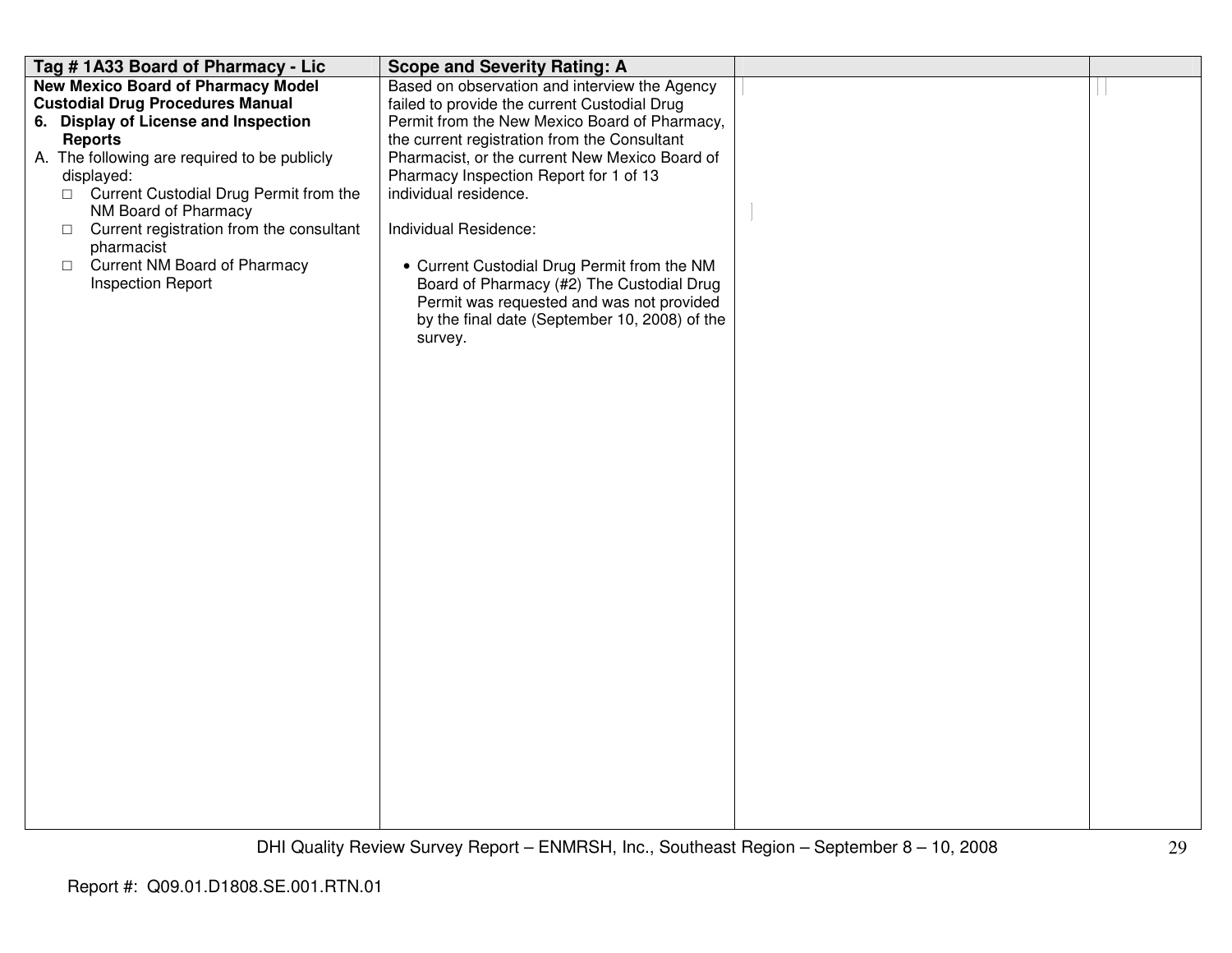| Tag # 5122 SE Agency Case File                                                                 | <b>Scope and Severity Rating: A</b>            |  |
|------------------------------------------------------------------------------------------------|------------------------------------------------|--|
| Developmental Disabilities (DD) Waiver Service                                                 | Based on record review, the Agency failed to   |  |
| Standards effective 4/1/2007                                                                   | maintain a confidential case file for each     |  |
| <b>CHAPTER 5 VII. SUPPORTED EMPLOYMENT</b>                                                     | individual for 1 of 16 individuals receiving   |  |
| <b>SERVICES REQUIREMENTS</b>                                                                   | Supported Employment Services.                 |  |
| D. Provider Agency Requirements                                                                |                                                |  |
| (1) Provider Agency Records: The provider                                                      | The following was not found, incomplete and/or |  |
| adheres to the Department of Labor (DOL) wage                                                  | not current:                                   |  |
| laws and maintains required certificates and                                                   |                                                |  |
| documentation. These documents are subject to                                                  | Vocational Assessment (#2)<br>$\bullet$        |  |
| review by the DDSD. Each individual's earnings                                                 |                                                |  |
| and benefits shall be monitored by the Provider                                                |                                                |  |
| Agency in accordance with the Fair Labor                                                       |                                                |  |
| Standards Act. Each individual's earnings and                                                  |                                                |  |
| benefits shall be reviewed at least semi-annually                                              |                                                |  |
| by the Supported Employment Provider to                                                        |                                                |  |
| ensure the appropriateness of pay rates and<br>benefits.                                       |                                                |  |
|                                                                                                |                                                |  |
| (2) The Provider Agency shall maintain a                                                       |                                                |  |
| confidential case file for each individual that                                                |                                                |  |
| includes all items listed in section IV.D. above                                               |                                                |  |
| and the following additional items:                                                            |                                                |  |
| (a) Quarterly progress reports;                                                                |                                                |  |
|                                                                                                |                                                |  |
| (b) Vocational assessments (A vocational                                                       |                                                |  |
| assessment or profile is an objective analysis of                                              |                                                |  |
| a person's interests, skills, needs, career goals,                                             |                                                |  |
| preferences, concerns, in areas that can pertain                                               |                                                |  |
| to an employment outcome and can ultimately                                                    |                                                |  |
| be compared to the requirements and attributes<br>of a potential job in order to determine the |                                                |  |
| degree of compatibility as well as identification                                              |                                                |  |
| of training needs). A vocational assessment                                                    |                                                |  |
| must be of a quality and content to be                                                         |                                                |  |
| acceptable to DVR or DDSD;                                                                     |                                                |  |
|                                                                                                |                                                |  |
| (c) Career development plan as incorporated in                                                 |                                                |  |
| the ISP; a career development plan consists of                                                 |                                                |  |
| the vocational assessment and the ISP                                                          |                                                |  |
| Work/Learn Action Plan that specifies steps                                                    |                                                |  |
| necessary towards a successful employment                                                      |                                                |  |
| outcome and identifies the people who will                                                     |                                                |  |
| complete specific tasks including the individual,                                              |                                                |  |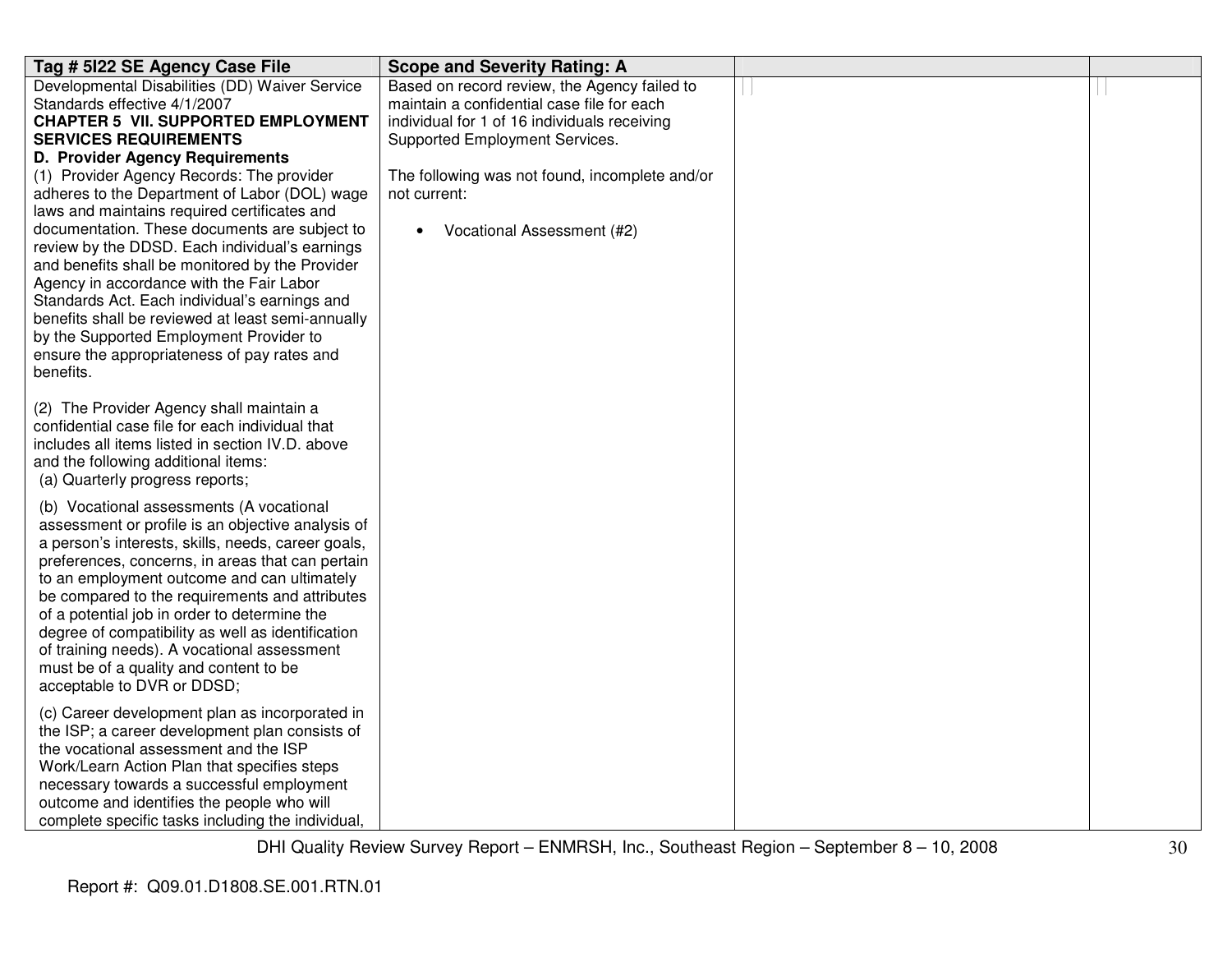| as well and a review and reporting mechanism<br>for mutual accountability; and<br>(d) Documentation of decisions concerning the<br>Division of Vocational Rehabilitation that |  |  |
|-------------------------------------------------------------------------------------------------------------------------------------------------------------------------------|--|--|
| services provided under the Waiver are not<br>otherwise available under the Rehabilitation Act<br>of 1973.                                                                    |  |  |
|                                                                                                                                                                               |  |  |
|                                                                                                                                                                               |  |  |
|                                                                                                                                                                               |  |  |
|                                                                                                                                                                               |  |  |
|                                                                                                                                                                               |  |  |
|                                                                                                                                                                               |  |  |
|                                                                                                                                                                               |  |  |
|                                                                                                                                                                               |  |  |
|                                                                                                                                                                               |  |  |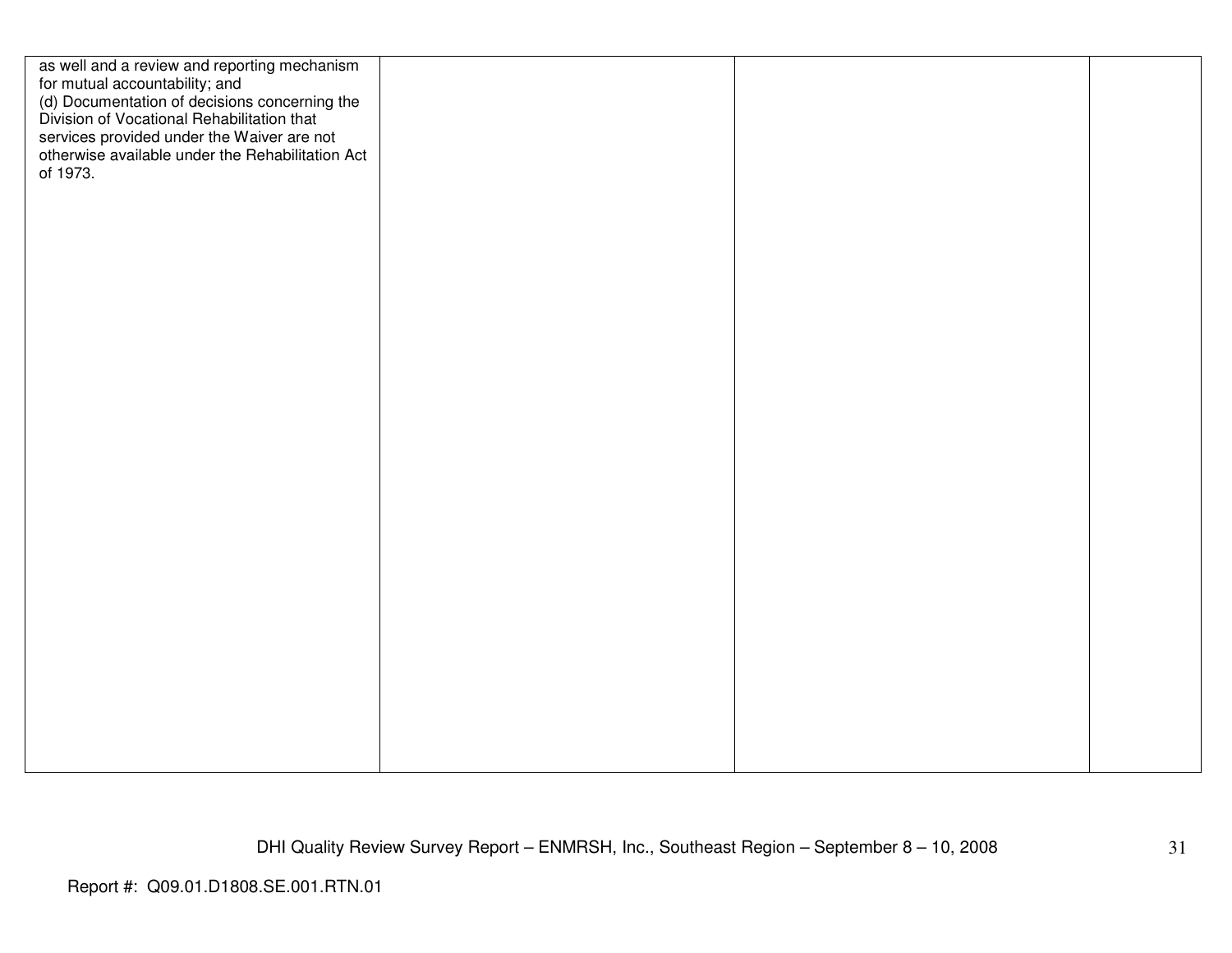| Tag # 6L13 (CoP) - CL Healthcare Regts.                                                            | <b>Scope and Severity Rating: E</b>              |                 |  |
|----------------------------------------------------------------------------------------------------|--------------------------------------------------|-----------------|--|
| Developmental Disabilities (DD) Waiver Service                                                     | Based on record review, the Agency failed to     | $\vert . \vert$ |  |
| Standards effective 4/1/2007                                                                       | provide documentation of annual physical         |                 |  |
| <b>CHAPTER 6. VI. GENERAL REQUIREMENTS</b>                                                         | examinations and/or other examinations as        |                 |  |
| <b>FOR COMMUNITY LIVING</b>                                                                        | specified by a licensed physician for 8 of 19    |                 |  |
| G. Health Care Requirements for                                                                    | individuals receiving Community Living Services. |                 |  |
| <b>Community Living Services.</b>                                                                  |                                                  |                 |  |
| (1) The Community Living Service providers                                                         | The following items were incomplete, not current |                 |  |
| shall ensure completion of a HAT for each                                                          | and/or not found:                                |                 |  |
| individual receiving this service. The HAT shall                                                   |                                                  |                 |  |
| be completed 2 weeks prior to the annual ISP                                                       | • Vision Exam (#5, 12 & 18)                      |                 |  |
| meeting and submitted to the Case Manager and                                                      |                                                  |                 |  |
| all other IDT Members. A revised HAT is                                                            | • Dental Exam $(H4, 6 & 7)$                      |                 |  |
| required to also be submitted whenever the                                                         |                                                  |                 |  |
| individual's health status changes significantly.                                                  | • Hearing Evaluation (#6 & 12)                   |                 |  |
| For individuals who are newly allocated to the                                                     |                                                  |                 |  |
| DD Waiver program, the HAT may be completed                                                        | • Nutritional Evaluation (#7, 18 & 19)           |                 |  |
| within 2 weeks following the initial ISP meeting                                                   |                                                  |                 |  |
| and submitted with any strategies and support                                                      | • Cholesterol Level (#18) - Per PCP lab orders   |                 |  |
| plans indicated in the ISP, or within 72 hours                                                     | $8/15/08$ .                                      |                 |  |
| following admission into direct services, which                                                    |                                                  |                 |  |
| ever comes first.                                                                                  | • Lab Results (#16) - Per PCP order on           |                 |  |
| (2) Each individual will have a Health Care                                                        | Annual Physical Exam                             |                 |  |
| Coordinator, designated by the IDT. When the                                                       |                                                  |                 |  |
| individual's HAT score is 4, 5 or 6 the Health                                                     |                                                  |                 |  |
| Care Coordinator shall be an IDT member, other<br>than the individual. The Health Care Coordinator |                                                  |                 |  |
| shall oversee and monitor health care services                                                     |                                                  |                 |  |
| for the individual in accordance with these                                                        |                                                  |                 |  |
| standards. In circumstances where no IDT                                                           |                                                  |                 |  |
| member voluntarily accepts designation as the                                                      |                                                  |                 |  |
| health care coordinator, the community living                                                      |                                                  |                 |  |
| provider shall assign a staff member to this role.                                                 |                                                  |                 |  |
| (3) For each individual receiving Community                                                        |                                                  |                 |  |
| Living Services, the provider agency shall                                                         |                                                  |                 |  |
| ensure and document the following:                                                                 |                                                  |                 |  |
| (a) Provision of health care oversight                                                             |                                                  |                 |  |
| consistent with these Standards as                                                                 |                                                  |                 |  |
| detailed in Chapter One section III E:                                                             |                                                  |                 |  |
| Healthcare Documentation by Nurses For                                                             |                                                  |                 |  |
| <b>Community Living Services, Community</b>                                                        |                                                  |                 |  |
| Inclusion Services and Private Duty                                                                |                                                  |                 |  |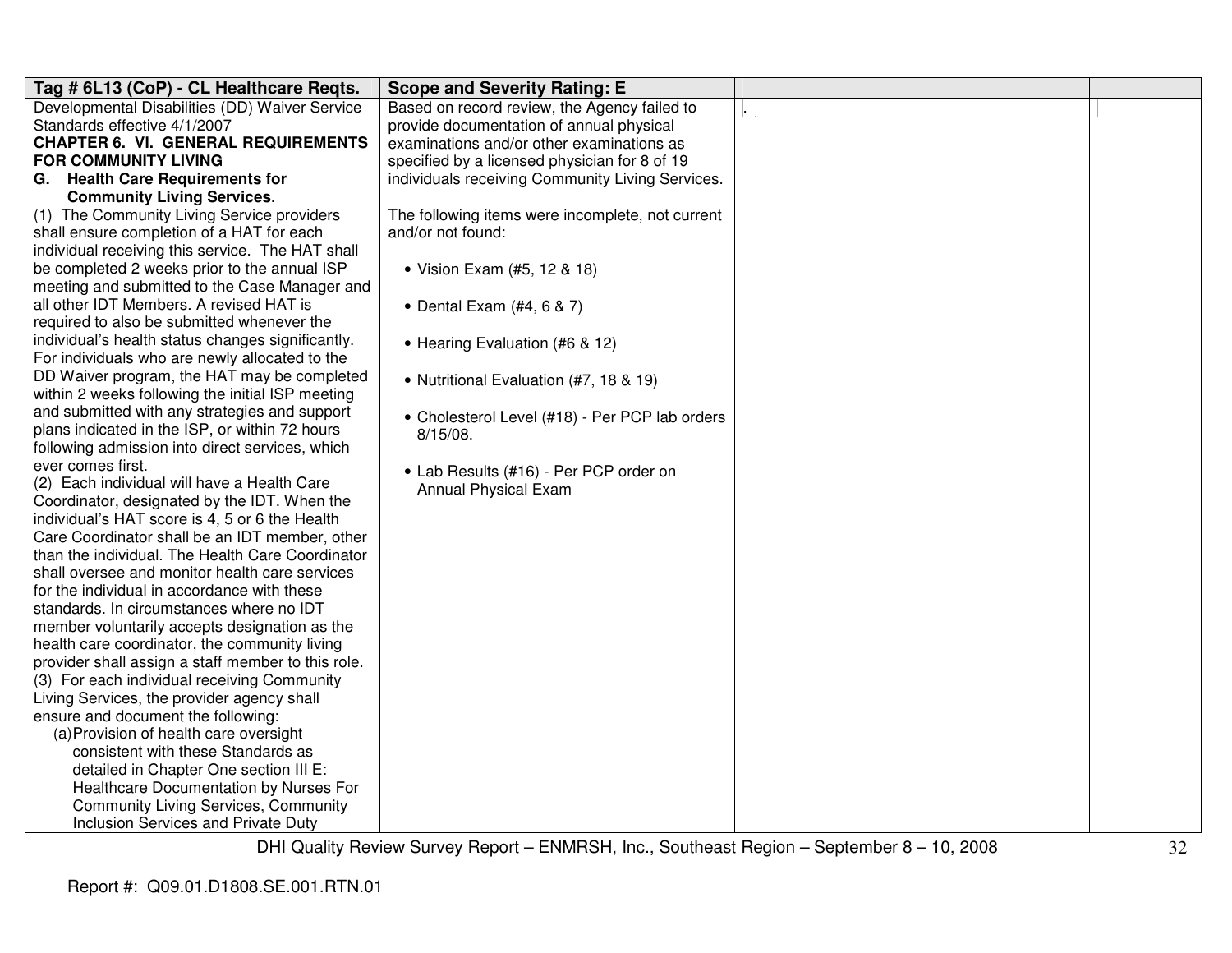| Nursing Services.<br>b) That each individual with a score of 4, 5, or<br>6 on the HAT, has a Health Care Plan<br>developed by a licensed nurse.<br>(c) That an individual with chronic condition(s)<br>with the potential to exacerbate into a life<br>threatening condition, has Crisis<br>Prevention/ Intervention Plan(s) developed<br>by a licensed nurse or other appropriate<br>professional for each such condition.<br>(4) That an average of 3 hours of documented<br>nutritional counseling is available annually, if<br>recommended by the IDT.<br>(5) That the physical property and grounds are<br>free of hazards to the individual's health and<br>safety.<br>(6) In addition, for each individual receiving<br>Supported Living or Family Living Services, the<br>provider shall verify and document the following:<br>(a) The individual has a primary licensed<br>physician;<br>(b) The individual receives an annual physical<br>examination and other examinations as<br>specified by a licensed physician;<br>(c) The individual receives annual dental<br>check-ups and other check-ups as<br>specified by a licensed dentist;<br>(d) The individual receives eye examinations<br>as specified by a licensed optometrist or<br>ophthalmologist; and |  |  |
|---------------------------------------------------------------------------------------------------------------------------------------------------------------------------------------------------------------------------------------------------------------------------------------------------------------------------------------------------------------------------------------------------------------------------------------------------------------------------------------------------------------------------------------------------------------------------------------------------------------------------------------------------------------------------------------------------------------------------------------------------------------------------------------------------------------------------------------------------------------------------------------------------------------------------------------------------------------------------------------------------------------------------------------------------------------------------------------------------------------------------------------------------------------------------------------------------------------------------------------------------------------------------|--|--|
|                                                                                                                                                                                                                                                                                                                                                                                                                                                                                                                                                                                                                                                                                                                                                                                                                                                                                                                                                                                                                                                                                                                                                                                                                                                                           |  |  |
|                                                                                                                                                                                                                                                                                                                                                                                                                                                                                                                                                                                                                                                                                                                                                                                                                                                                                                                                                                                                                                                                                                                                                                                                                                                                           |  |  |
|                                                                                                                                                                                                                                                                                                                                                                                                                                                                                                                                                                                                                                                                                                                                                                                                                                                                                                                                                                                                                                                                                                                                                                                                                                                                           |  |  |
|                                                                                                                                                                                                                                                                                                                                                                                                                                                                                                                                                                                                                                                                                                                                                                                                                                                                                                                                                                                                                                                                                                                                                                                                                                                                           |  |  |
|                                                                                                                                                                                                                                                                                                                                                                                                                                                                                                                                                                                                                                                                                                                                                                                                                                                                                                                                                                                                                                                                                                                                                                                                                                                                           |  |  |
|                                                                                                                                                                                                                                                                                                                                                                                                                                                                                                                                                                                                                                                                                                                                                                                                                                                                                                                                                                                                                                                                                                                                                                                                                                                                           |  |  |
|                                                                                                                                                                                                                                                                                                                                                                                                                                                                                                                                                                                                                                                                                                                                                                                                                                                                                                                                                                                                                                                                                                                                                                                                                                                                           |  |  |
|                                                                                                                                                                                                                                                                                                                                                                                                                                                                                                                                                                                                                                                                                                                                                                                                                                                                                                                                                                                                                                                                                                                                                                                                                                                                           |  |  |
|                                                                                                                                                                                                                                                                                                                                                                                                                                                                                                                                                                                                                                                                                                                                                                                                                                                                                                                                                                                                                                                                                                                                                                                                                                                                           |  |  |
|                                                                                                                                                                                                                                                                                                                                                                                                                                                                                                                                                                                                                                                                                                                                                                                                                                                                                                                                                                                                                                                                                                                                                                                                                                                                           |  |  |
|                                                                                                                                                                                                                                                                                                                                                                                                                                                                                                                                                                                                                                                                                                                                                                                                                                                                                                                                                                                                                                                                                                                                                                                                                                                                           |  |  |
|                                                                                                                                                                                                                                                                                                                                                                                                                                                                                                                                                                                                                                                                                                                                                                                                                                                                                                                                                                                                                                                                                                                                                                                                                                                                           |  |  |
| (e) Agency activities that occur as follow-up to                                                                                                                                                                                                                                                                                                                                                                                                                                                                                                                                                                                                                                                                                                                                                                                                                                                                                                                                                                                                                                                                                                                                                                                                                          |  |  |
| medical appointments (e.g. treatment,                                                                                                                                                                                                                                                                                                                                                                                                                                                                                                                                                                                                                                                                                                                                                                                                                                                                                                                                                                                                                                                                                                                                                                                                                                     |  |  |
| visits to specialists, changes in medication<br>or daily routine).                                                                                                                                                                                                                                                                                                                                                                                                                                                                                                                                                                                                                                                                                                                                                                                                                                                                                                                                                                                                                                                                                                                                                                                                        |  |  |
|                                                                                                                                                                                                                                                                                                                                                                                                                                                                                                                                                                                                                                                                                                                                                                                                                                                                                                                                                                                                                                                                                                                                                                                                                                                                           |  |  |
|                                                                                                                                                                                                                                                                                                                                                                                                                                                                                                                                                                                                                                                                                                                                                                                                                                                                                                                                                                                                                                                                                                                                                                                                                                                                           |  |  |
|                                                                                                                                                                                                                                                                                                                                                                                                                                                                                                                                                                                                                                                                                                                                                                                                                                                                                                                                                                                                                                                                                                                                                                                                                                                                           |  |  |
|                                                                                                                                                                                                                                                                                                                                                                                                                                                                                                                                                                                                                                                                                                                                                                                                                                                                                                                                                                                                                                                                                                                                                                                                                                                                           |  |  |
|                                                                                                                                                                                                                                                                                                                                                                                                                                                                                                                                                                                                                                                                                                                                                                                                                                                                                                                                                                                                                                                                                                                                                                                                                                                                           |  |  |
|                                                                                                                                                                                                                                                                                                                                                                                                                                                                                                                                                                                                                                                                                                                                                                                                                                                                                                                                                                                                                                                                                                                                                                                                                                                                           |  |  |
|                                                                                                                                                                                                                                                                                                                                                                                                                                                                                                                                                                                                                                                                                                                                                                                                                                                                                                                                                                                                                                                                                                                                                                                                                                                                           |  |  |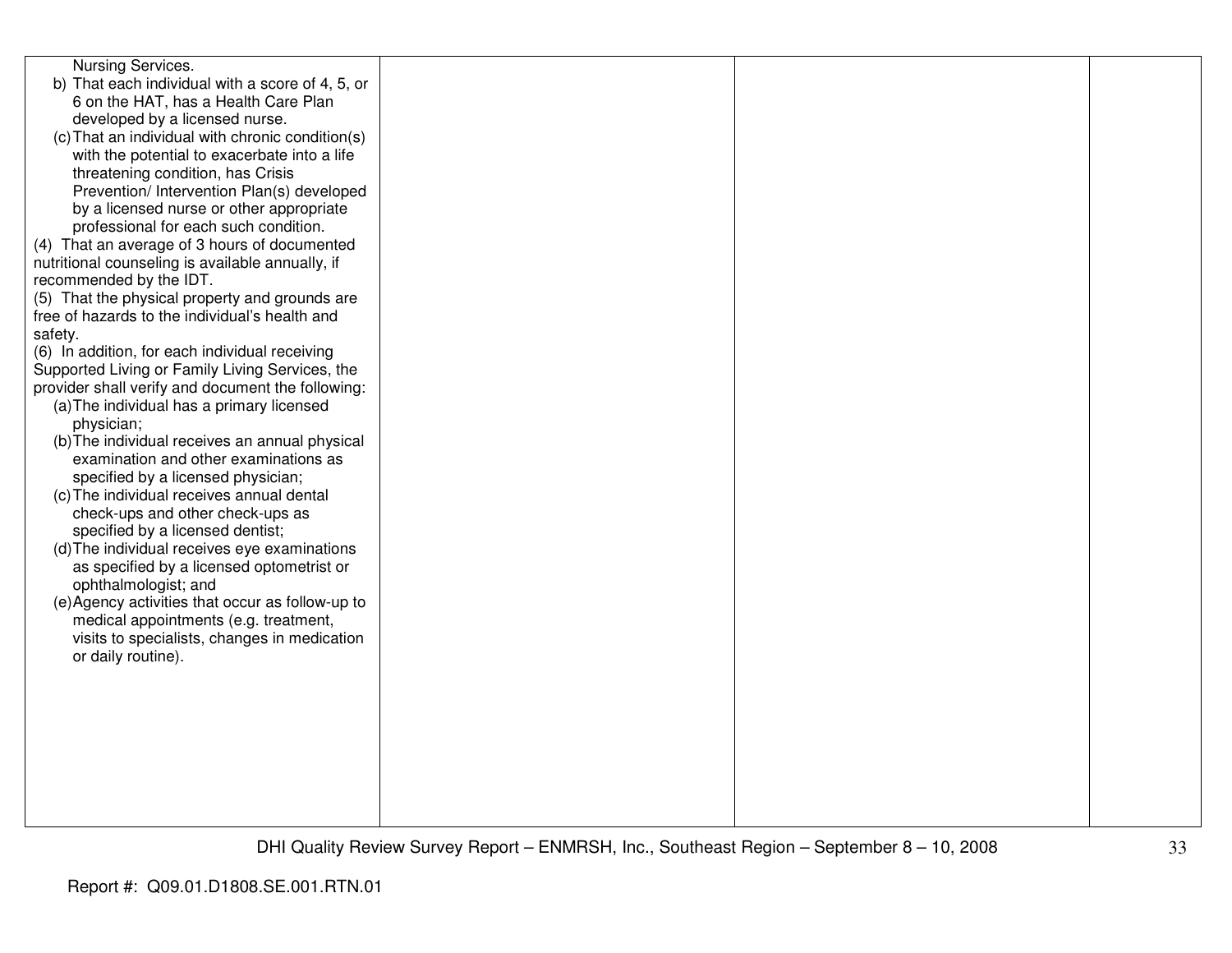| Tag # 6L14 Residential Case File                                                                | <b>Scope and Severity Rating: F</b>               |  |
|-------------------------------------------------------------------------------------------------|---------------------------------------------------|--|
| Developmental Disabilities (DD) Waiver Service                                                  | Based on record review, the Agency failed to      |  |
| Standards effective 4/1/2007                                                                    | maintain a complete and confidential case file in |  |
| CHAPTER 6. VIII. COMMUNITY LIVING                                                               | the residence for 10 of 13 Individuals receiving  |  |
| SERVICE PROVIDER AGENCY                                                                         | Supported Living Services.                        |  |
| <b>REQUIREMENTS</b>                                                                             |                                                   |  |
| A. Residence Case File: For individuals                                                         | $\bullet$ Annual ISP (#11)                        |  |
| receiving Supported Living or Family Living, the                                                |                                                   |  |
| Agency shall maintain in the individual's home a                                                | • ISP Signature Page (#11)                        |  |
| complete and current confidential case file for                                                 |                                                   |  |
| each individual. For individuals receiving                                                      | • Addendum A $(\#11)$                             |  |
| Independent Living Services, rather than                                                        |                                                   |  |
| maintaining this file at the individual's home, the                                             | • Individual Specific Training (Addendum B)       |  |
| complete and current confidential case file for                                                 | (#11)                                             |  |
| each individual shall be maintained at the                                                      |                                                   |  |
| agency's administrative site. Each file shall                                                   | • Positive Behavioral Plan (#1)                   |  |
| include the following:                                                                          |                                                   |  |
| (1) Complete and current ISP and all                                                            | • Speech Therapy Plan (#1 & 7)                    |  |
| supplemental plans specific to the individual;                                                  |                                                   |  |
| (2) Complete and current Health Assessment                                                      | • Health Assessment Tool (#1, 2, 4, 11 & 12)      |  |
| Tool;<br>(3) Current emergency contact information,                                             |                                                   |  |
| which includes the individual's address,                                                        | • Health Care Plans (#7)                          |  |
| telephone number, names and telephone                                                           |                                                   |  |
| numbers of residential Community Living                                                         | • Crisis Plan                                     |  |
| Support providers, relatives, or guardian or                                                    | $\circ$<br>Seizures (#1 & 2)                      |  |
| conservator, primary care physician's name(s)                                                   |                                                   |  |
| and telephone number(s), pharmacy name,                                                         | • Progress Notes/Daily Contacts Logs (#1, 2,      |  |
| address and telephone number and dentist                                                        | 4, 5, 9 & 13)                                     |  |
| name, address and telephone number, and                                                         |                                                   |  |
| health plan;                                                                                    | • Data Collection/Data Tracking (#1, 2, 4, 5, 7,  |  |
|                                                                                                 | 9, 11, 12 & 13)                                   |  |
| (4) Up-to-date progress notes, signed and dated                                                 |                                                   |  |
| by the person making the note for at least the<br>past month (older notes may be transferred to | • Progress Notes written by DSP and/or            |  |
| the agency office);                                                                             | Nurses (#3, 4, 5 & 13)                            |  |
|                                                                                                 |                                                   |  |
| (5) Data collected to document ISP Action Plan                                                  | • Health Care Providers Written Orders (#1, 7,    |  |
| implementation                                                                                  | 9 & 11                                            |  |
| (6) Progress notes written by direct care staff                                                 |                                                   |  |
| and by nurses regarding individual health status                                                | • Record of visits of healthcare practitioners    |  |
| and physical conditions including action taken in                                               | (H1, 3 & 11)                                      |  |
| response to identified changes in condition for at                                              |                                                   |  |
|                                                                                                 | • Medication Administration Record (MAR)          |  |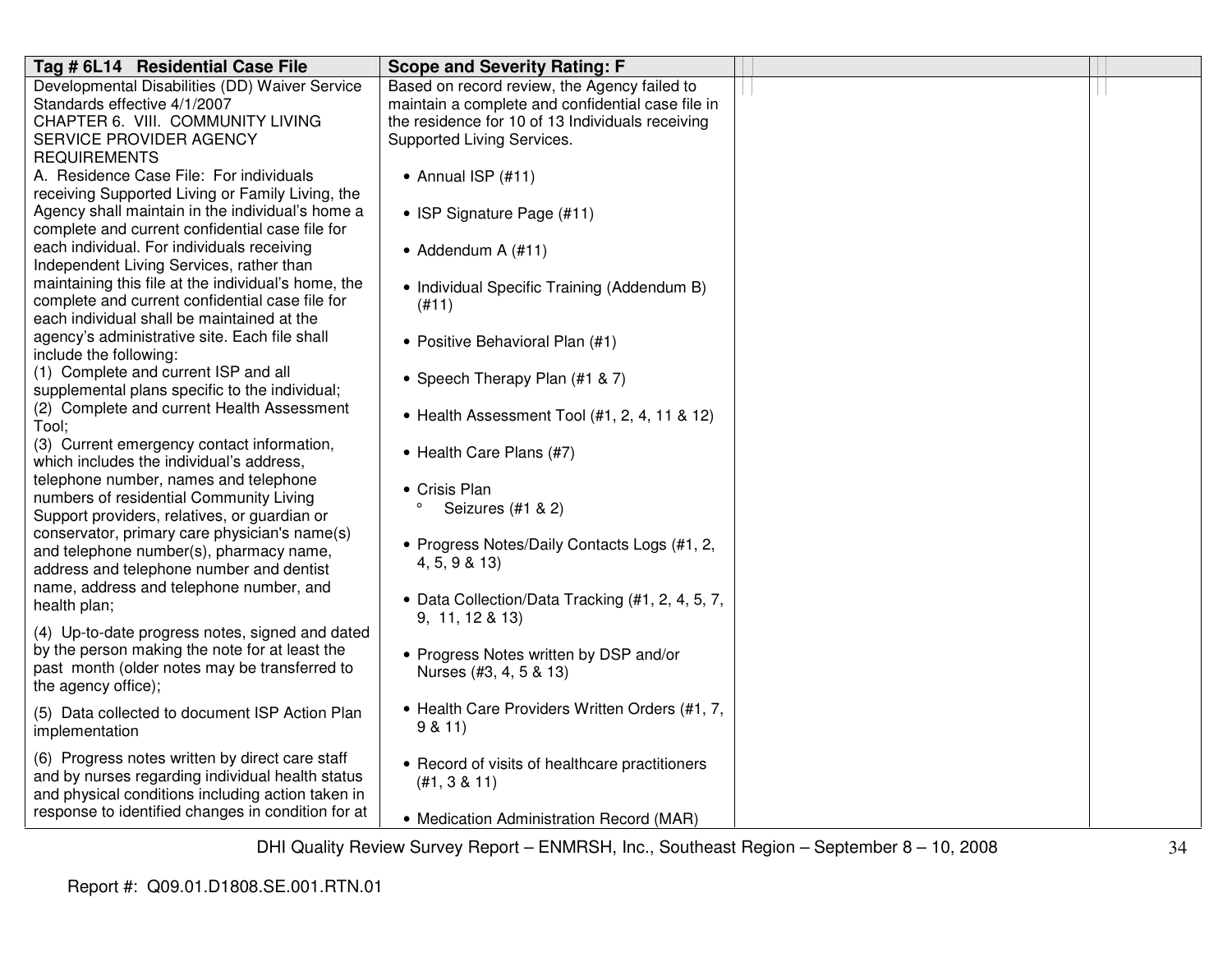| least the past month;                                | $\circ$<br>MARs for July & August 2008 were not |  |
|------------------------------------------------------|-------------------------------------------------|--|
| (7) Physician's or qualified health care providers   | available in the home (#3).                     |  |
| written orders;                                      |                                                 |  |
| (8) Progress notes documenting implementation        |                                                 |  |
| of a physician's or qualified health care            |                                                 |  |
| provider's order(s);                                 |                                                 |  |
| (9) Medication Administration Record (MAR) for       |                                                 |  |
| the past three (3) months which includes:            |                                                 |  |
| (a) The name of the individual;                      |                                                 |  |
| (b) A transcription of the healthcare                |                                                 |  |
| practitioners prescription including the             |                                                 |  |
| brand and generic name of the medication;            |                                                 |  |
| (c) Diagnosis for which the medication is            |                                                 |  |
| prescribed;                                          |                                                 |  |
| (d) Dosage, frequency and method/route of            |                                                 |  |
| delivery;                                            |                                                 |  |
| (e) Times and dates of delivery;                     |                                                 |  |
| Initials of person administering or assisting<br>(f) |                                                 |  |
| with medication; and                                 |                                                 |  |
| An explanation of any medication<br>(g)              |                                                 |  |
| irregularity, allergic reaction or adverse           |                                                 |  |
| effect.                                              |                                                 |  |
| (h) For PRN medication an explanation for the        |                                                 |  |
| use of the PRN must include:                         |                                                 |  |
| Observable signs/symptoms or                         |                                                 |  |
| circumstances in which the medication                |                                                 |  |
| is to be used, and                                   |                                                 |  |
| (ii) Documentation of the                            |                                                 |  |
| effectiveness/result of the PRN                      |                                                 |  |
| delivered.                                           |                                                 |  |
| A MAR is not required for individuals<br>(1)         |                                                 |  |
| participating in Independent Living Services         |                                                 |  |
| who self-administer their own medication.            |                                                 |  |
| However, when medication administration is           |                                                 |  |
| provided as part of the Independent Living           |                                                 |  |
| Service a MAR must be maintained at the              |                                                 |  |
| individual's home and an updated copy                |                                                 |  |
| must be placed in the agency file on a               |                                                 |  |
| weekly basis.                                        |                                                 |  |
| (10) Record of visits to healthcare practitioners    |                                                 |  |
| including any treatment provided at the visit and    |                                                 |  |
| a record of all diagnostic testing for the current   |                                                 |  |
| ISP year; and                                        |                                                 |  |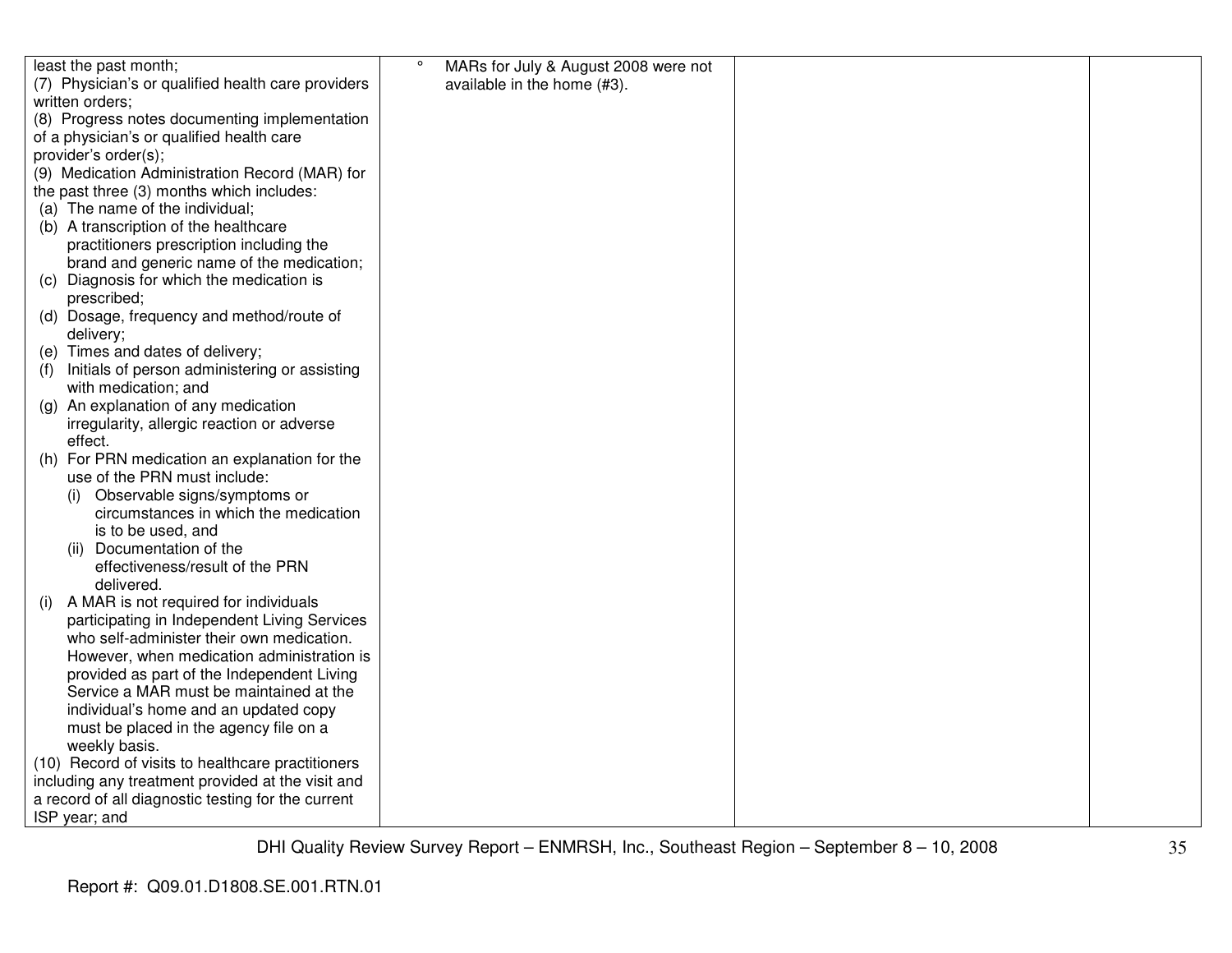| (11) Medical History to include: demographic      |  |  |
|---------------------------------------------------|--|--|
| data, current and past medical diagnoses          |  |  |
| including the cause (if known) of the             |  |  |
| developmental disability and any psychiatric      |  |  |
| diagnosis, allergies (food, environmental,        |  |  |
| medications), status of routine adult health care |  |  |
| screenings, immunizations, hospital discharge     |  |  |
| summaries for past twelve (12) months, past       |  |  |
| medical history including hospitalizations,       |  |  |
| surgeries, injuries, family history and current   |  |  |
| physical exam.                                    |  |  |
|                                                   |  |  |
|                                                   |  |  |
|                                                   |  |  |
|                                                   |  |  |
|                                                   |  |  |
|                                                   |  |  |
|                                                   |  |  |
|                                                   |  |  |
|                                                   |  |  |
|                                                   |  |  |
|                                                   |  |  |
|                                                   |  |  |
|                                                   |  |  |
|                                                   |  |  |
|                                                   |  |  |
|                                                   |  |  |
|                                                   |  |  |
|                                                   |  |  |
|                                                   |  |  |
|                                                   |  |  |
|                                                   |  |  |
|                                                   |  |  |
|                                                   |  |  |
|                                                   |  |  |
|                                                   |  |  |
|                                                   |  |  |
|                                                   |  |  |
|                                                   |  |  |
|                                                   |  |  |
|                                                   |  |  |
|                                                   |  |  |
|                                                   |  |  |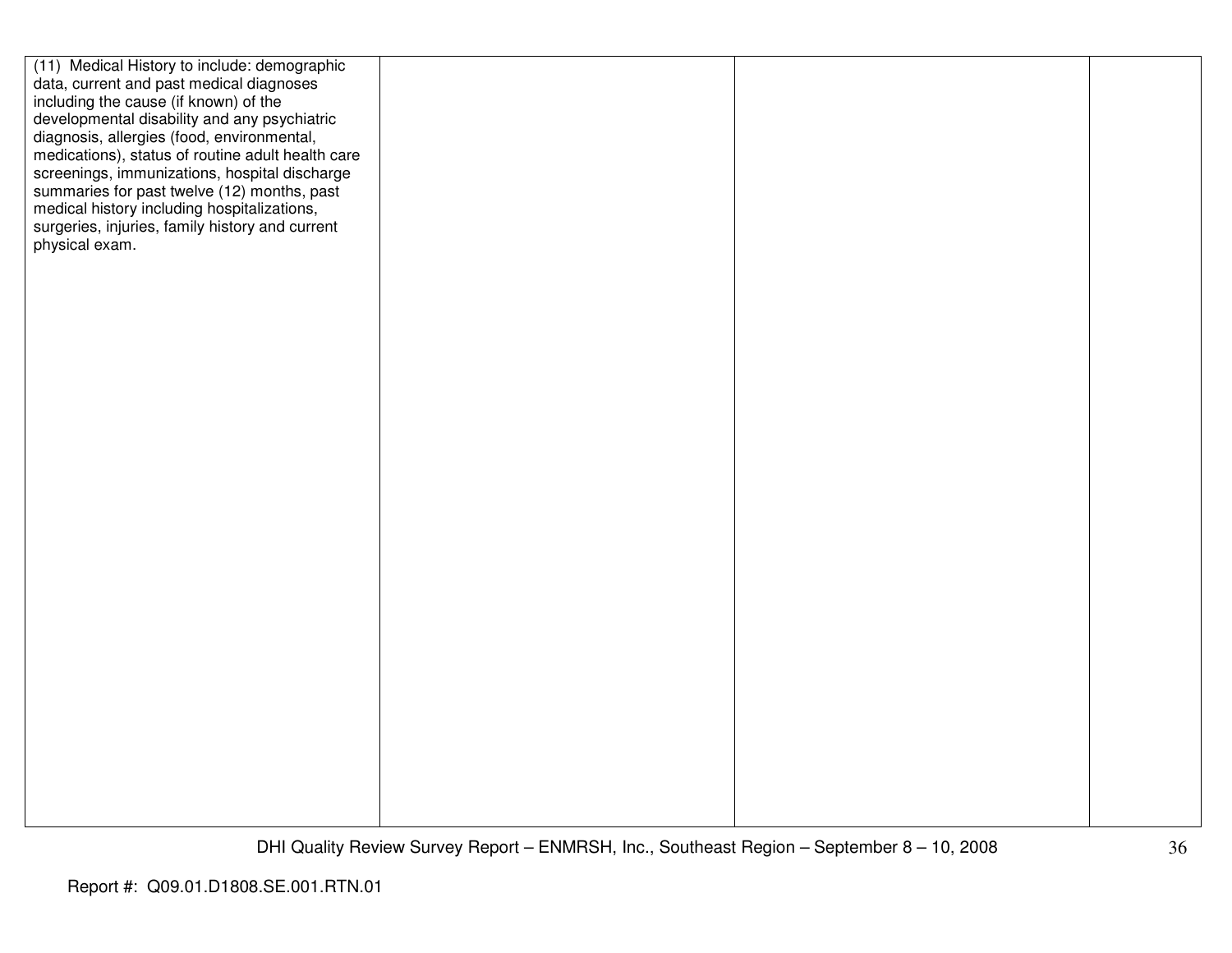| Tag # 6L25 (CoP) Residential Reqts.               | <b>Scope and Severity Rating: E</b>             |  |
|---------------------------------------------------|-------------------------------------------------|--|
| Developmental Disabilities (DD) Waiver Service    | Based on observation, the Agency failed to      |  |
| Standards effective 4/1/2007                      | ensure that each individual's residence met all |  |
| <b>CHAPTER 6. VIII. COMMUNITY LIVING</b>          | requirements within the standard for 7 of 13    |  |
| <b>SERVICE PROVIDER AGENCY</b>                    | Supported Living residences.                    |  |
| <b>REQUIREMENTS</b>                               |                                                 |  |
| L. Residence Requirements for Family Living       | The following items were not found, not         |  |
| <b>Services and Supported Living Services</b>     | functioning or incomplete:                      |  |
| (1) Supported Living Services and Family Living   |                                                 |  |
| Services providers shall assure that each         | • General-purpose first aid kit (#3)            |  |
| individual's residence has:                       |                                                 |  |
| (a) Battery operated or electric smoke            | • Accessible written procedures for             |  |
| detectors, heat sensors, or a sprinkler           | emergency evacuation e.g. fire and weather-     |  |
| system installed in the residence;                | related threats $(#5, 12 \& 13)$                |  |
| (b) General-purpose first aid kit;                |                                                 |  |
| (c) When applicable due to an individual's        | • Accessible telephone numbers of poison        |  |
| health status, a blood borne pathogens kit;       | control centers located within the line of      |  |
| (d) Accessible written procedures for             | sight of the telephone (#3 & 12)                |  |
| emergency evacuation e.g. fire and                |                                                 |  |
| weather-related threats;                          | • Accessible written documentation of actual    |  |
| (e) Accessible telephone numbers of poison        | evacuation drills occurring at least three (3)  |  |
| control centers located within the line of        | times a year. For Supported Living              |  |
| sight of the telephone;                           | evacuation drills shall occur at least once a   |  |
| Accessible written documentation of actual<br>(f) | year during each shift (#1, 2 & 9)              |  |
| evacuation drills occurring at least three (3)    |                                                 |  |
| times a year. For Supported Living                | • Accessible written procedures for             |  |
| evacuation drills shall occur at least once a     | emergency placement and relocation of           |  |
| year during each shift;                           | individuals in the event of an emergency        |  |
| (g) Accessible written procedures for the safe    | evacuation that makes the residence             |  |
| storage of all medications with dispensing        | unsuitable for occupancy. The emergency         |  |
| instructions for each individual that are         | evacuation procedures shall address, but        |  |
| consistent with the Assisting with                | are not limited to, fire, chemical and/or       |  |
| Medication Administration training or each        | hazardous waste spills, and flooding (#1, 2,    |  |
| individual's ISP; and                             | 5, 12 & 13                                      |  |
| (h) Accessible written procedures for             |                                                 |  |
| emergency placement and relocation of             |                                                 |  |
| individuals in the event of an emergency          |                                                 |  |
| evacuation that makes the residence               |                                                 |  |
| unsuitable for occupancy. The emergency           |                                                 |  |
| evacuation procedures shall address, but          |                                                 |  |
| are not limited to, fire, chemical and/or         |                                                 |  |
| hazardous waste spills, and flooding.             |                                                 |  |
|                                                   |                                                 |  |